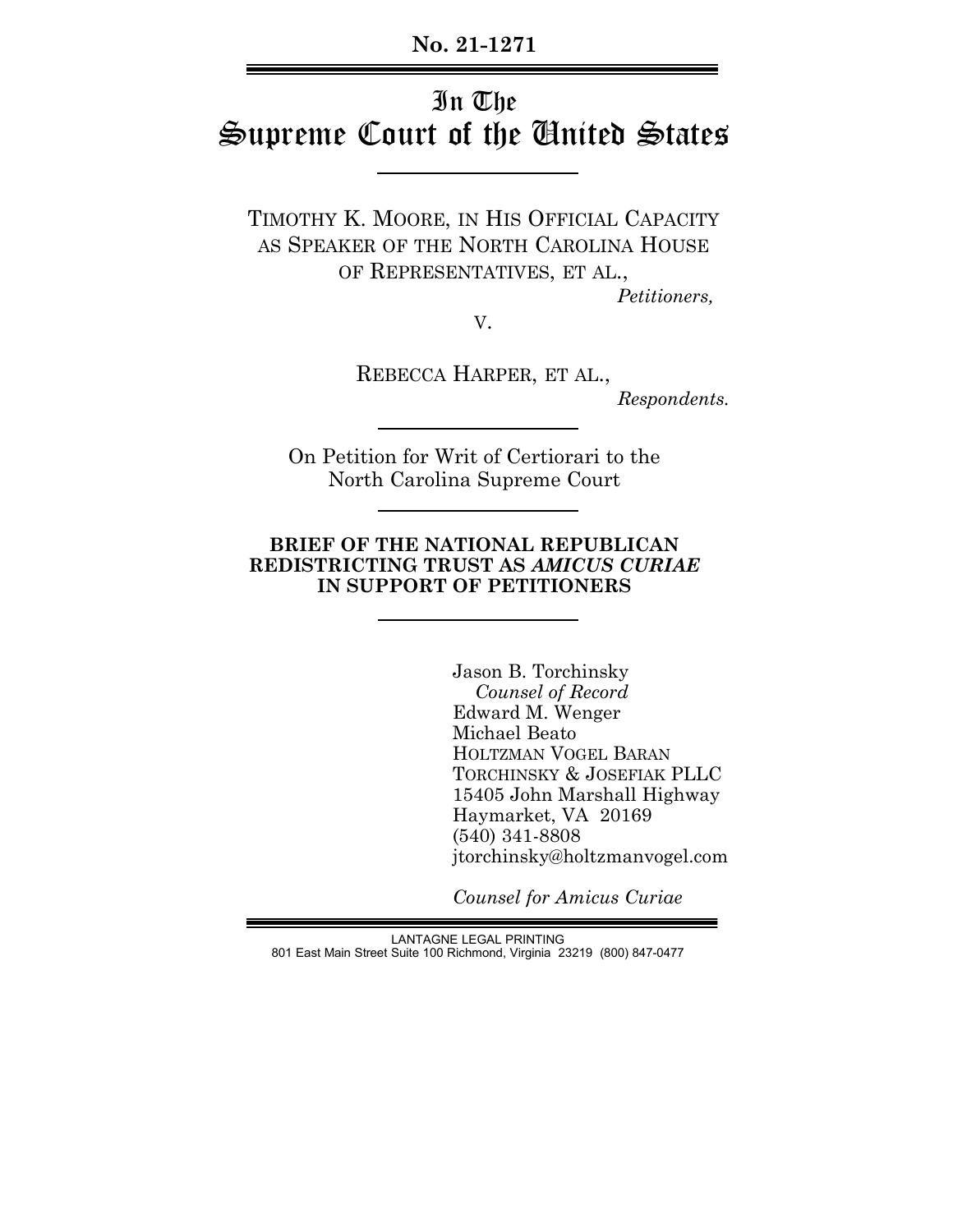# **TABLE OF CONTENTS**

|    |                                                                                             | INTEREST OF AMICUS CURIAE1                                                                                                         |  |
|----|---------------------------------------------------------------------------------------------|------------------------------------------------------------------------------------------------------------------------------------|--|
|    |                                                                                             | INTRODUCTION & SUMMARY OF THE                                                                                                      |  |
|    |                                                                                             |                                                                                                                                    |  |
| Ι. |                                                                                             | ARTICLE I, SECTION 4 FORECLOSES THE ABILITY OF<br>COURTS (STATE OR FEDERAL) TO CREATE ELECTION                                     |  |
|    | A.                                                                                          | Article I, Section 4's plain text assigns to<br>State Legislatures the authority to regulate<br>elections within their boundaries5 |  |
|    | B.                                                                                          | The Constitution's structure confirms that<br>Article I, Section 4 means what it says.                                             |  |
|    |                                                                                             | C. This Court's precedent, from the founding<br>era through the present, confirms Article I,<br>Section 4's textual limitation11   |  |
| Н. | KEEPING STATE COURTS IN THEIR PROPER LANE<br>DOES NOT MEAN STRIPPING THEM OF THEIR ROLE, 14 |                                                                                                                                    |  |
|    | $A_{-}$                                                                                     | When State Legislatures pass laws, they<br>must do so against the backdrop of state and<br>federal constitutional requirements14   |  |
|    | $\bf{B}$                                                                                    | When courts shift from reviewing legislative<br>acts to acting as legislatures, an Article I,<br>Section 4 violation arises. 16    |  |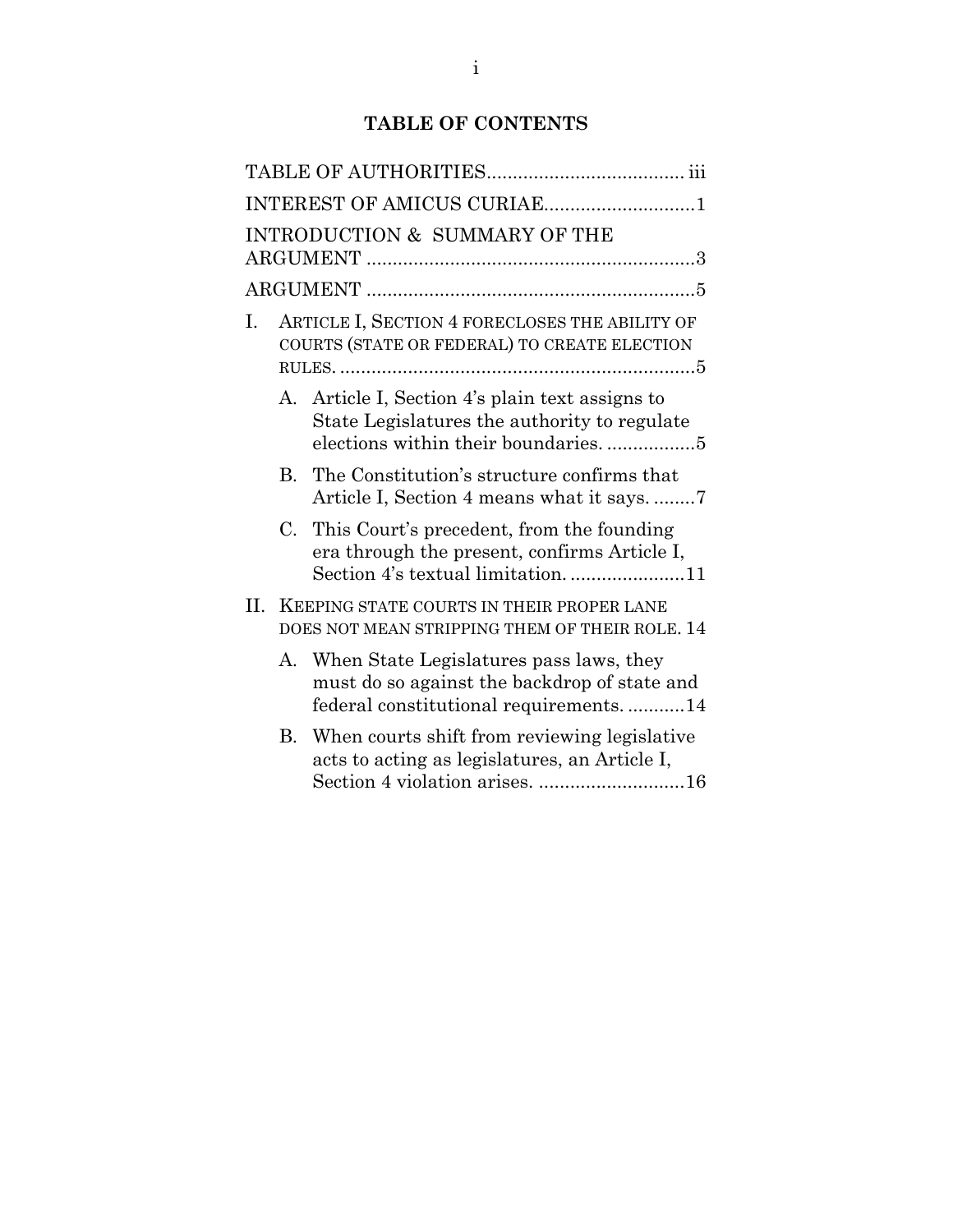| III. THE NORTH CAROLINA SUPREME COURT COULD<br>NOT HAVE TRANSGRESSED ARTICLE I, SECTION 4 |                                                                                                                                                      |  |
|-------------------------------------------------------------------------------------------|------------------------------------------------------------------------------------------------------------------------------------------------------|--|
|                                                                                           | A. The North Carolina Supreme Court invented<br>an extra-textual prohibition on partisan                                                             |  |
|                                                                                           | B. The North Carolina Supreme Court<br>empowered lower state courts to determine<br>which analytical method best gauges<br>partisan gerrymandering21 |  |
|                                                                                           | 22                                                                                                                                                   |  |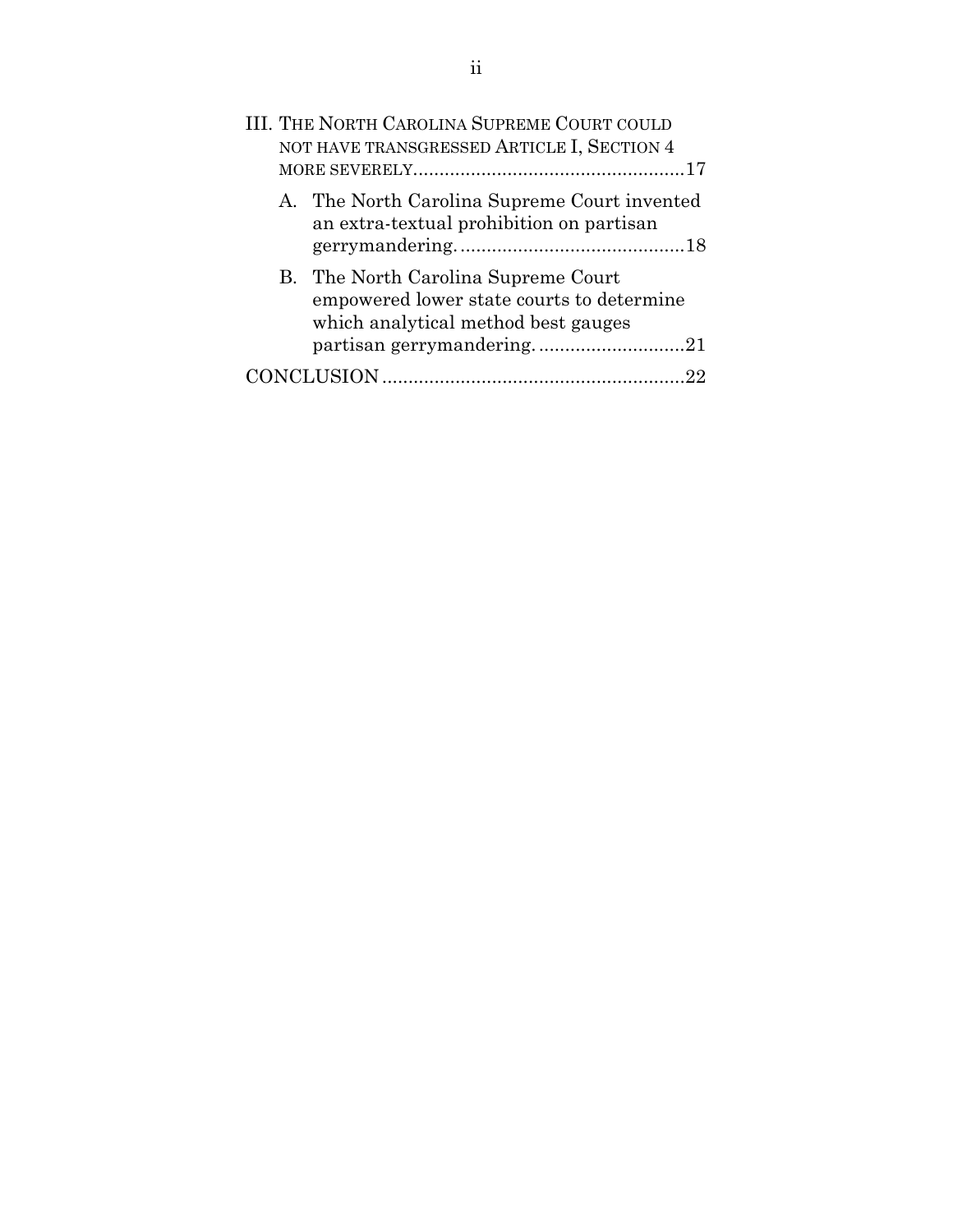# **TABLE OF AUTHORITIES**

# **CASES**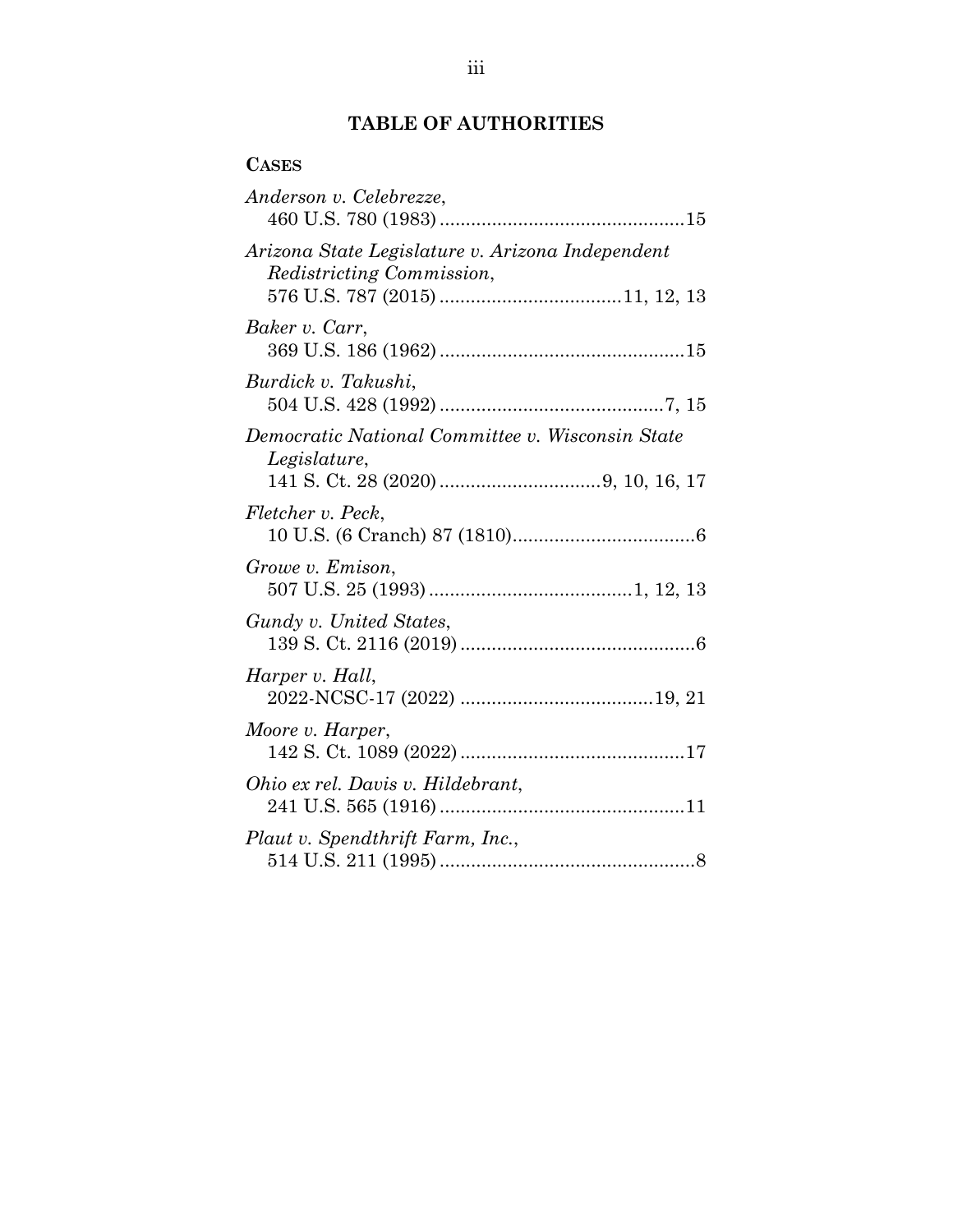| Republican Party v. Boockvar,      |
|------------------------------------|
| Republican Party v. Degraffenreid, |
| Rucho v. Common Cause,             |
| Smiley v. Holm,                    |
| Vieth v. Jubelirer,                |
| <b>CONSTITUTIONAL PROVISIONS</b>   |
| <b>COLORADO CONSTITUTION</b>       |
| <b>COLORADO CONSTITUTION</b>       |
| <b>FLORIDA CONSTITUTION</b>        |
| <b>FLORIDA CONSTITUTION</b>        |
| <b>FLORIDA CONSTITUTION</b>        |
| <b>FLORIDA CONSTITUTION</b>        |
| <b>FLORIDA CONSTITUTION</b>        |
| <b>FLORIDA CONSTITUTION</b>        |
| <b>MICHIGAN CONSTITUTION</b>       |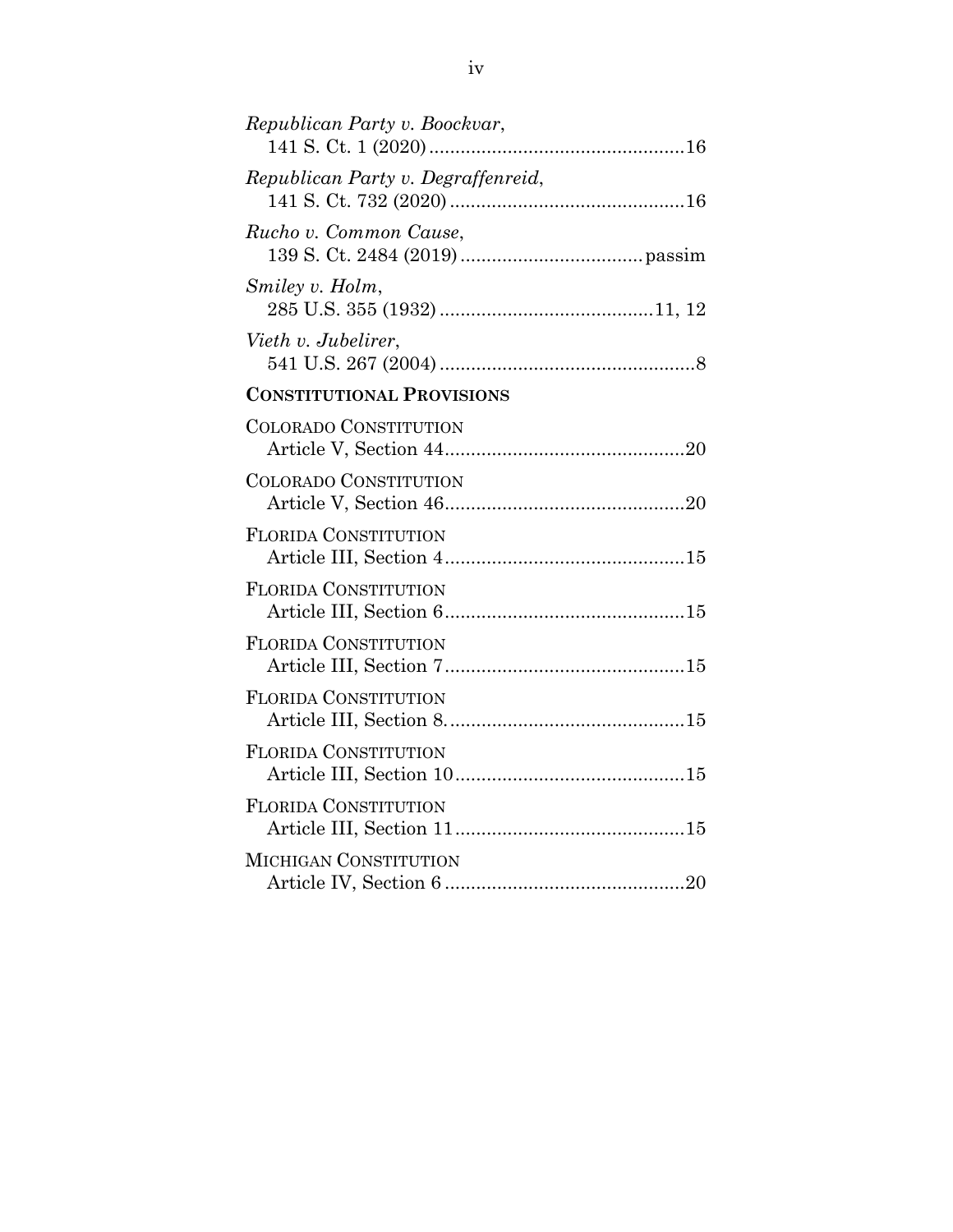| <b>NEW YORK CONSTITUTION</b> |
|------------------------------|
| NORTH CAROLINA CONSTITUTION  |
| <b>U.S. CONSTITUTION</b>     |
| <b>U.S. CONSTITUTION</b>     |
| <b>U.S. CONSTITUTION</b>     |
| <b>U.S. CONSTITUTION</b>     |
| <b>U.S. CONSTITUTION</b>     |
| <b>U.S. CONSTITUTION</b>     |
| <b>U.S. CONSTITUTION</b>     |
| <b>U.S. CONSTITUTION</b>     |
| <b>U.S. CONSTITUTION</b>     |
| <b>U.S. CONSTITUTION</b>     |
| <b>U.S. CONSTITUTION</b>     |
| <b>U.S. CONSTITUTION</b>     |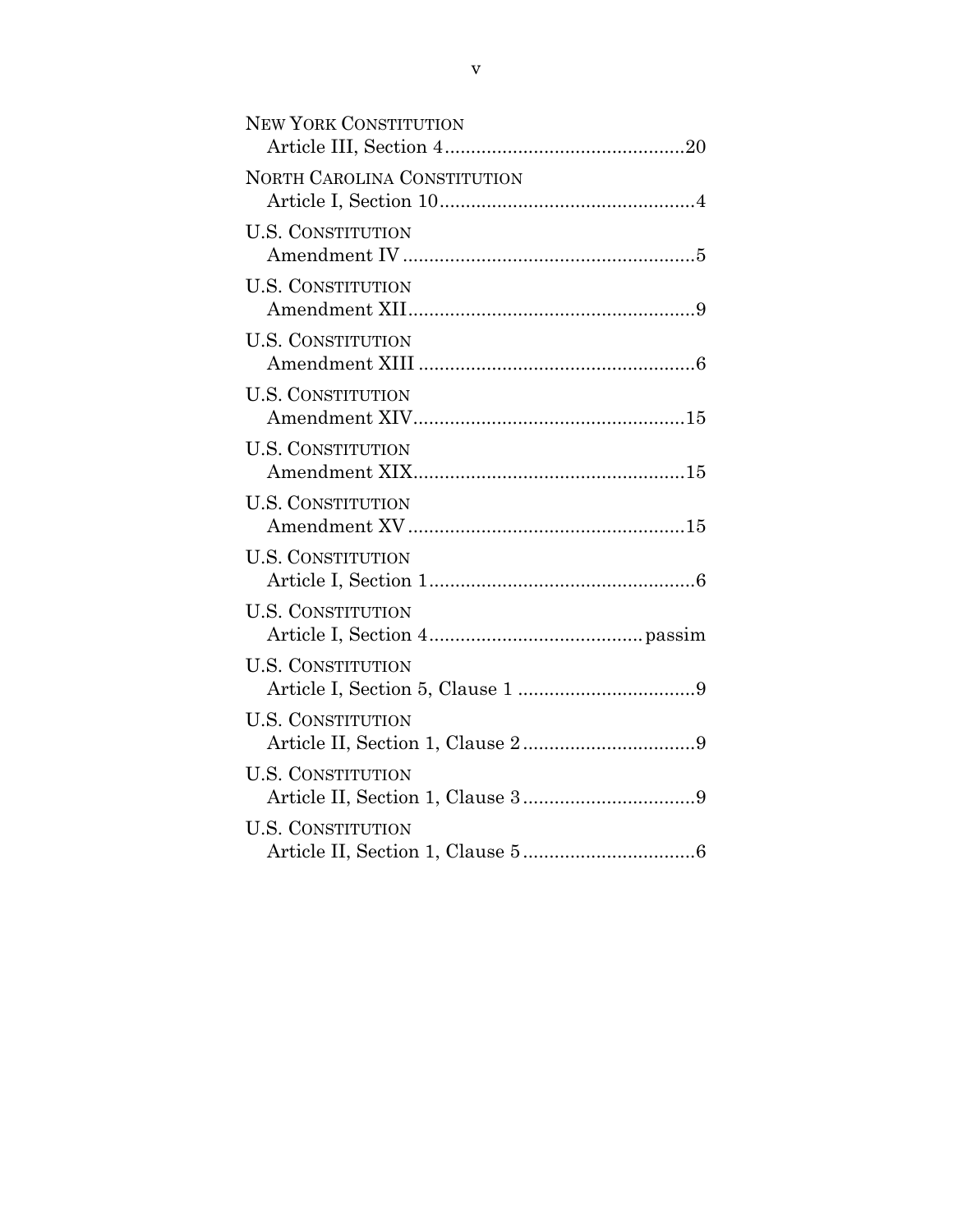# **OTHER AUTHORITIES**

| Antonin Scalia, Foreword: The Importance of<br>Structure in Constitutional Interpretation,<br>83 NOTRE DAME L. REV. 1417 (2008) 7 |
|-----------------------------------------------------------------------------------------------------------------------------------|
| Carolyn Shapiro, The Independent State Legislature<br>Claim, Textualism, and State Law,<br>90 U. CHI. L. REV. (forthcoming 2023)4 |
| Letter XII from Federal Farmer to                                                                                                 |
| Michael T. Morley, The Independent State<br>Legislature Doctrine, Federal Elections, and State<br>Constitutions,                  |
| NEIL GORSUCH, A REPUBLIC, IF YOU CAN<br>KEEP IT (Forum Trade Paperback ed., 2020)8                                                |
| Prescribe,<br>BLACK'S LAW DICTIONARY (2d online ed.)5                                                                             |
| Robert G. Natelson, The Original Scope of the<br>Congressional Power To Regulate Elections,                                       |
| THE DECLARATION OF INDEPENDENCE                                                                                                   |
|                                                                                                                                   |
|                                                                                                                                   |
|                                                                                                                                   |
| THE FEDERALIST NO. 78 (A. Hamilton) 6, 7                                                                                          |
| WILLIAM BLACKSTONE, COMMENTARIES ON THE LAWS                                                                                      |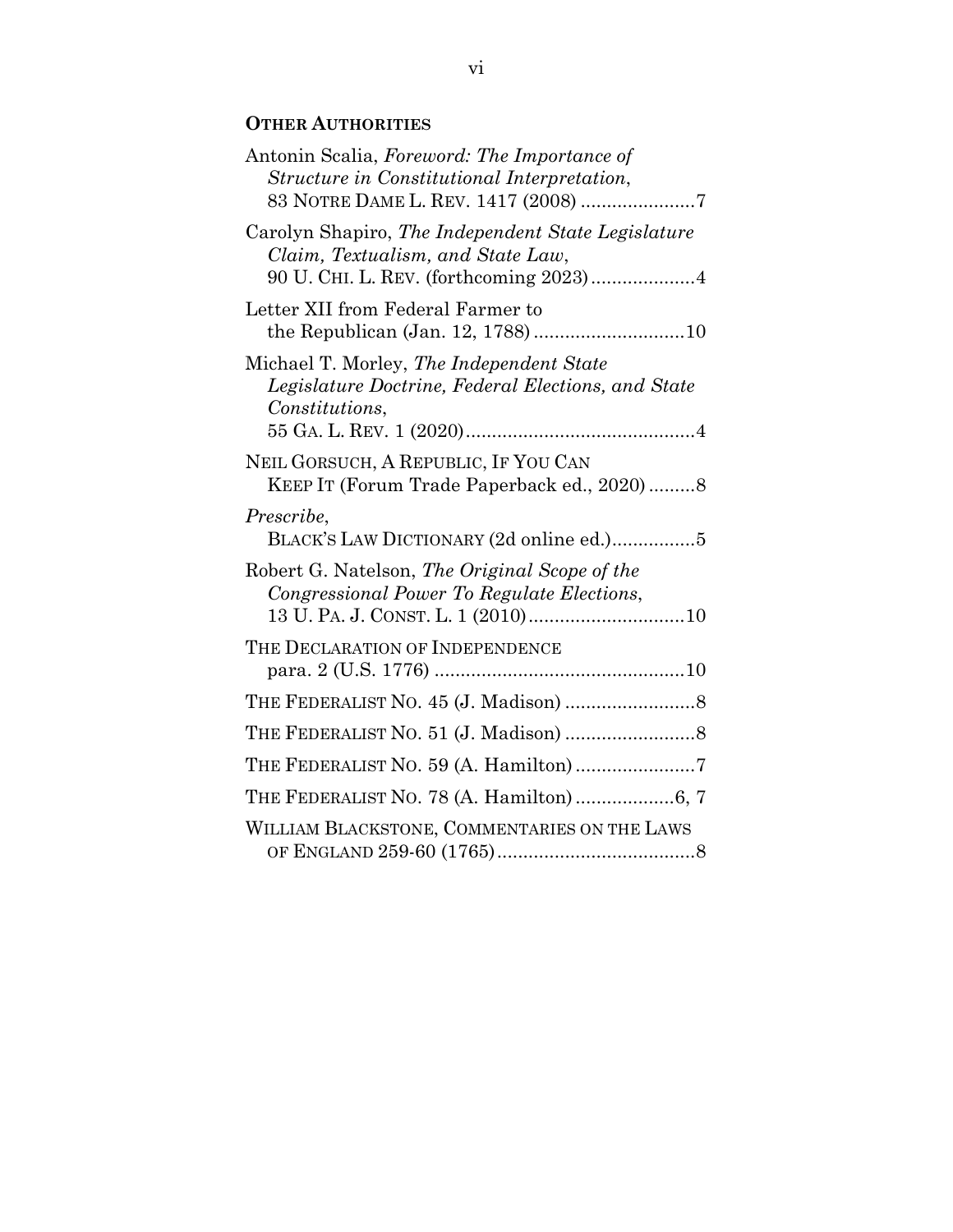#### **INTEREST OF AMICUS CURIAE**<sup>1</sup>

The National Republican Redistricting Trust, or NRRT, is the central Republican organization tasked with coordinating and collaborating with national, state, and local groups on the fifty-state congressional and state legislative redistricting effort underway.

NRRT's mission is threefold. First, it aims to ensure that redistricting faithfully follows all federal constitutional and statutory mandates. Under Article I, Section 4 of the U.S. Constitution, the State Legislatures are primarily entrusted with the responsibility of redrawing the States' congressional districts. *See Growe v. Emison*, 507 U.S. 25, 34 (1993). Every citizen should have an equal voice, and laws must be followed to protect the constitutional rights of individual voters, not political parties or other groups.

Second, NRRT believes redistricting should be conducted primarily by applying the traditional redistricting criteria States have applied for centuries. This means districts should be sufficiently compact and preserve communities of interest by respecting municipal and county boundaries,

 $\overline{a}$ 

<sup>1</sup> No counsel for any party authored this brief in whole or in part, and no party, party's counsel, or any person other than Amicus Curiae or its counsel contributed money intended to fund preparation or submission of this brief. This brief is filed with consent of all parties. All parties were given timely notice of Amicus Curiae's intent to file.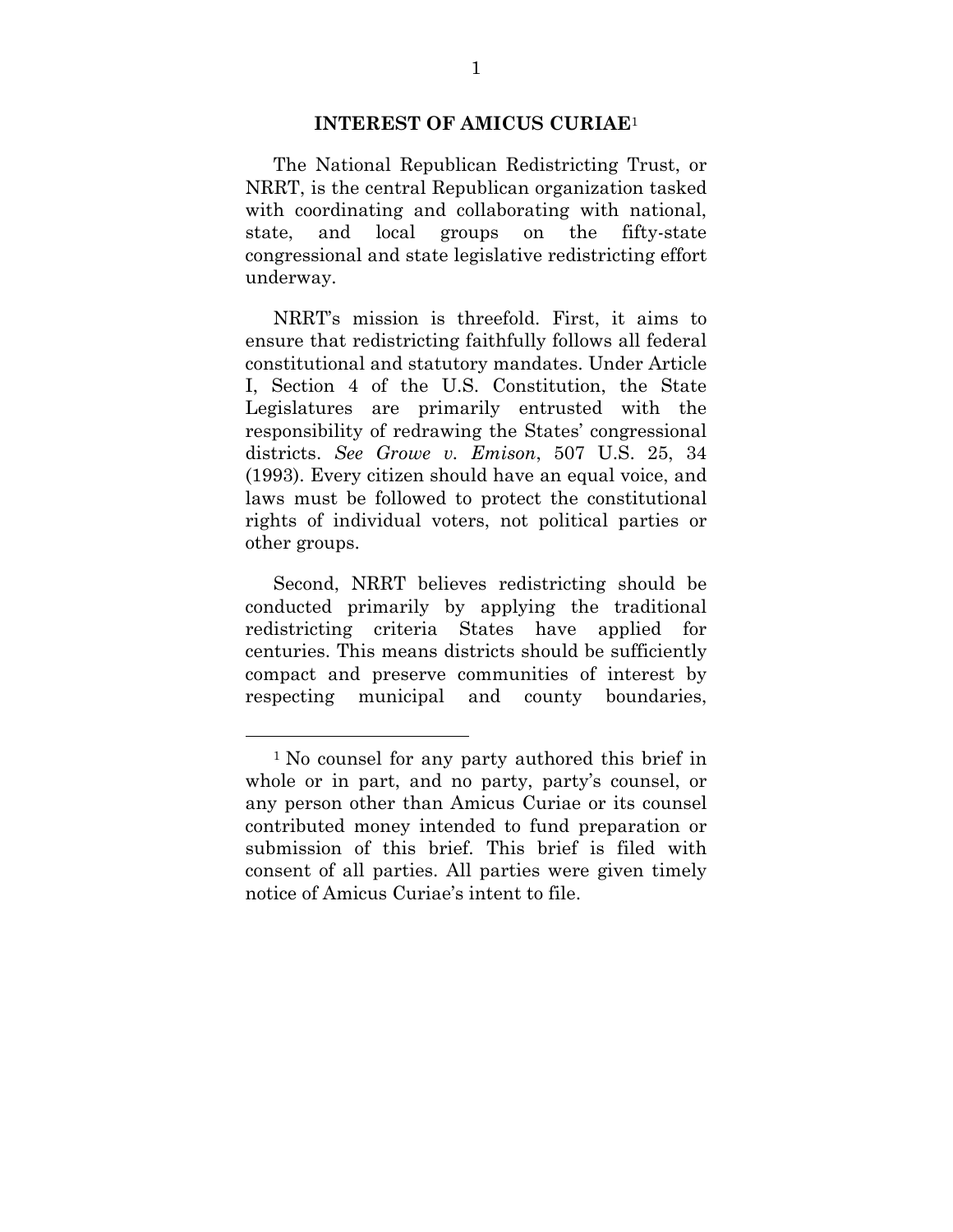avoiding the forced combination of disparate populations as much as possible. Such sensible districts follow the principle that legislators represent individuals living within identifiable communities. Legislators do not represent political parties, and we do not have a system of statewide proportional representation in any state. Article I, Section 4 of the U.S. Constitution tells courts that any change in our community-based system of districts is exclusively a matter for deliberation and decision by our political branches—the State Legislatures and Congress.

Third, NRRT believes redistricting should make sense to voters. Each American should be able to look at their district and understand why it was drawn the way it was.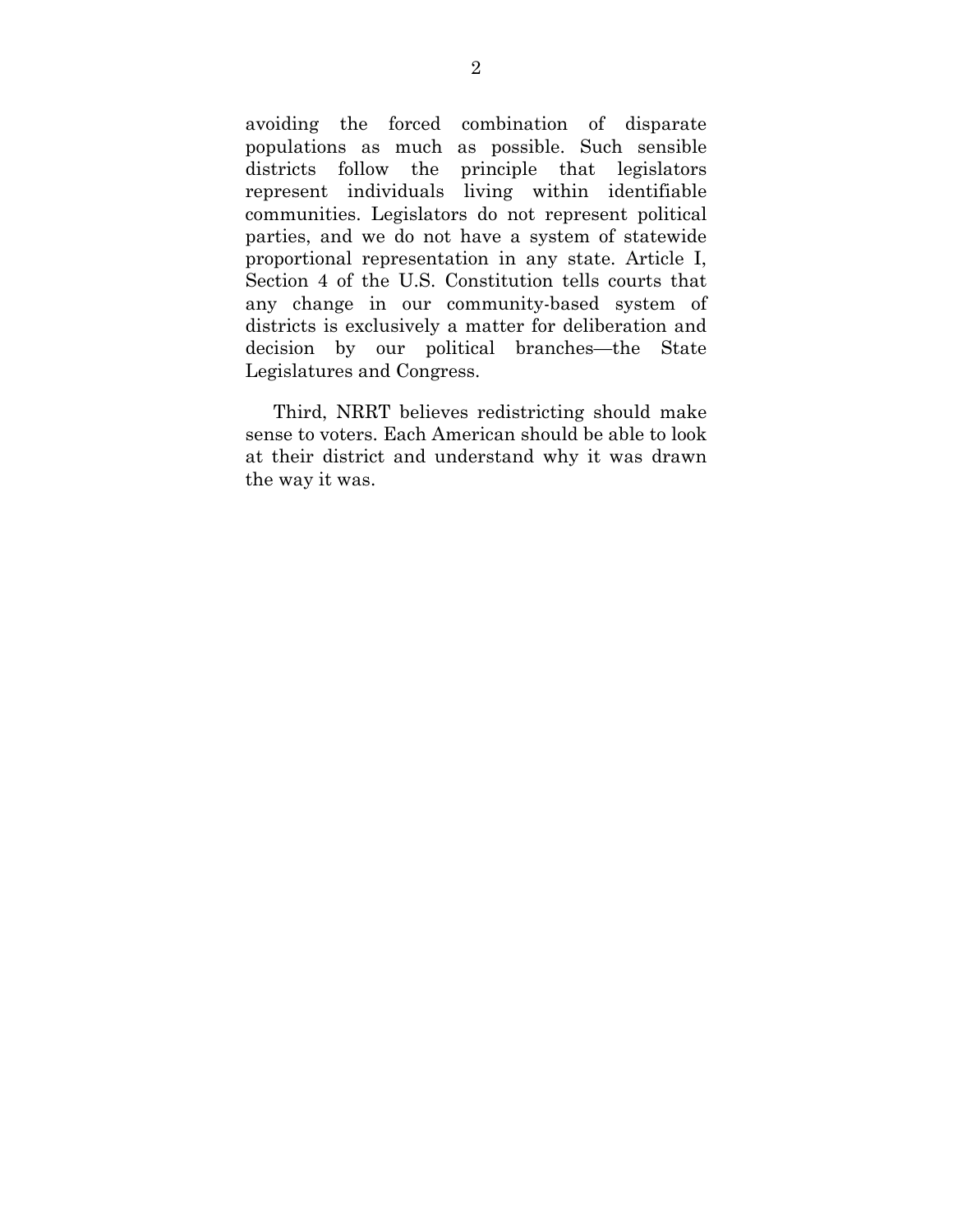#### **INTRODUCTION & SUMMARY OF THE ARGUMENT**

The Elections Clause is unmistakably clear: the power to regulate the "Times, Places and Manner of holding Elections" is vested in State Legislatures primarily and Congress secondarily. U.S. CONST. art. I, § 4, cl. 1. The plain language of the Clause leaves no room for state and federal courts to alter election regulations set by those who wield the politically accountable levers of government. And for good reason. The power to regulate elections is, by nature, legislative, so the Framers sensibly vested it in legislative bodies. Given the proximity of the legislator-constituent relationship, lawmakers are uniquely well-suited to correctly navigate the tradeoffs, value judgments, compromises, and political resolutions inherent in election regulation (in general) and in drawing electoral districts (in particular).

Fealty to these principles does not mean that state and federal courts have no role to play in election administration, or that the power of State Legislatures is categorical and plenary. Fidelity to Article I, Section 4 simply means that all branches of government must stay in their respective lanes. When legislatures enact election-related laws, they must do so under the federal and state constitutional principles that guide their work. When courts review the legislature's work, they enjoy no license to rewrite those laws as they see fit. Article I, Section 4's plain text simply underscores that the Framers intended the business of regulating political elections to remain in the able hands of the politically accountable branch.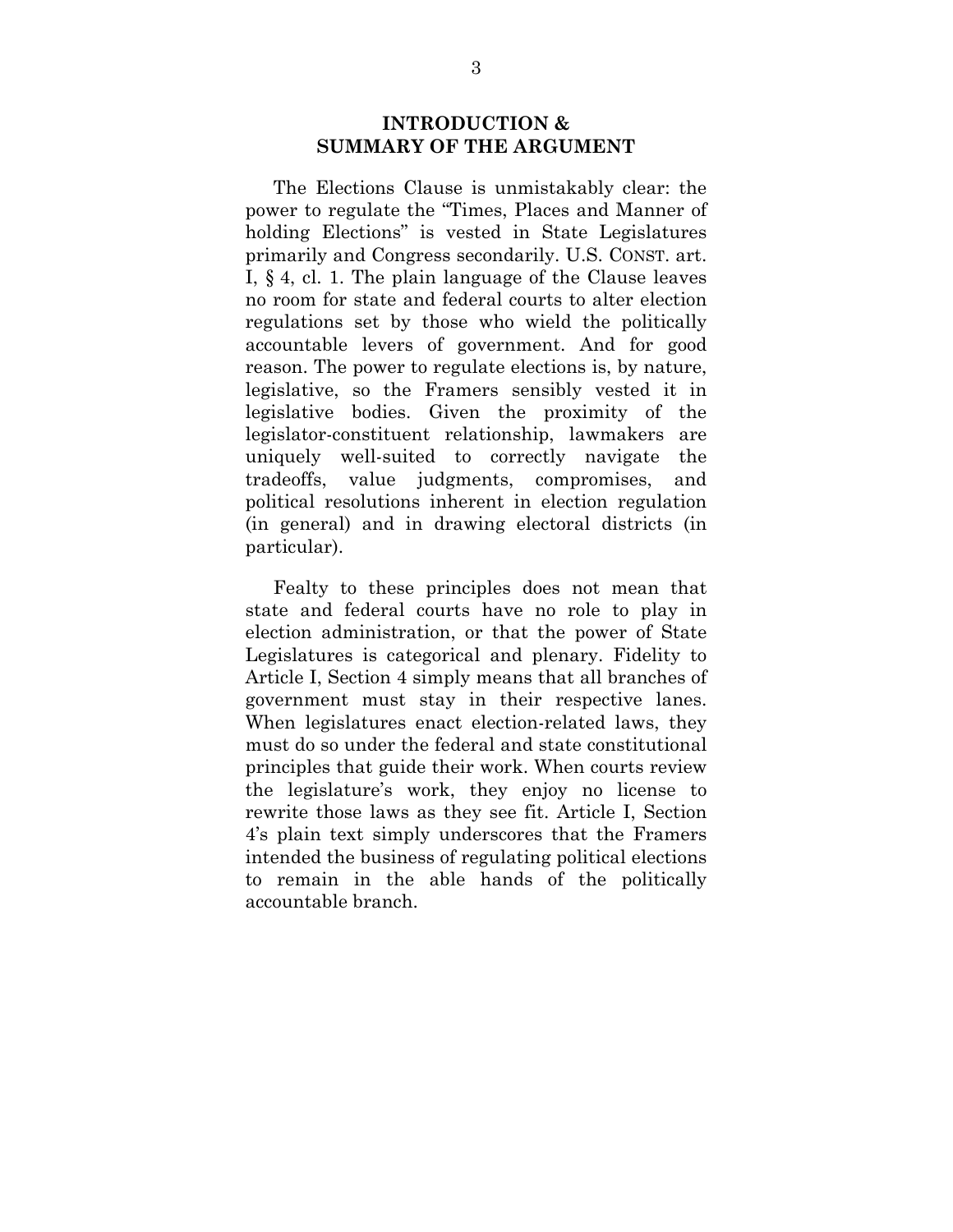Much ink has been spilt over how much Article I, Section 4 limits the power of courts (and state executive bodies) while augmenting the power of State Legislatures.2 In NRRT's view, the answer lies between the two extremes. Wherever the Court draws the line, however, it is unassailably the case that the North Carolina Supreme Court transgressed it entirely. Under no defensible construction of Article I, Section 4 may a state court use the phrase "[a]ll elections shall be free," N.C. CONST. Art. I, § 10, to (1) contrive a partisan-gerrymandering prohibition, (2) use that contrivance to fabricate an otherwise non-justiciable partisan-gerrymandering cause of action, and (3) bequeath upon lower courts the dispensation to pronounce the best way to gauge how much is too much partisanship for this newly concocted cause of action.

Not one step in the North Carolina Supreme Court's decisionmaking resembled the work of a judicial body. Instead, the State Supreme Court commandeered the role of the legislative branches (both the North Carolina General Assembly and Congress) charged via Article I, Section 4, with drawing the State's electoral boundaries. In so doing, the North Carolina Supreme Court violated the Elections Clause's clear language, basic separation-

 $\overline{a}$ 

<sup>2</sup> *See, e.g.*, Michael T. Morley, *The Independent State Legislature Doctrine, Federal Elections, and State Constitutions*, 55 GA. L. REV. 1 (2020); Carolyn Shapiro, *The Independent State Legislature Claim, Textualism, and State Law*, 90 U. CHI. L. REV. (forthcoming 2023).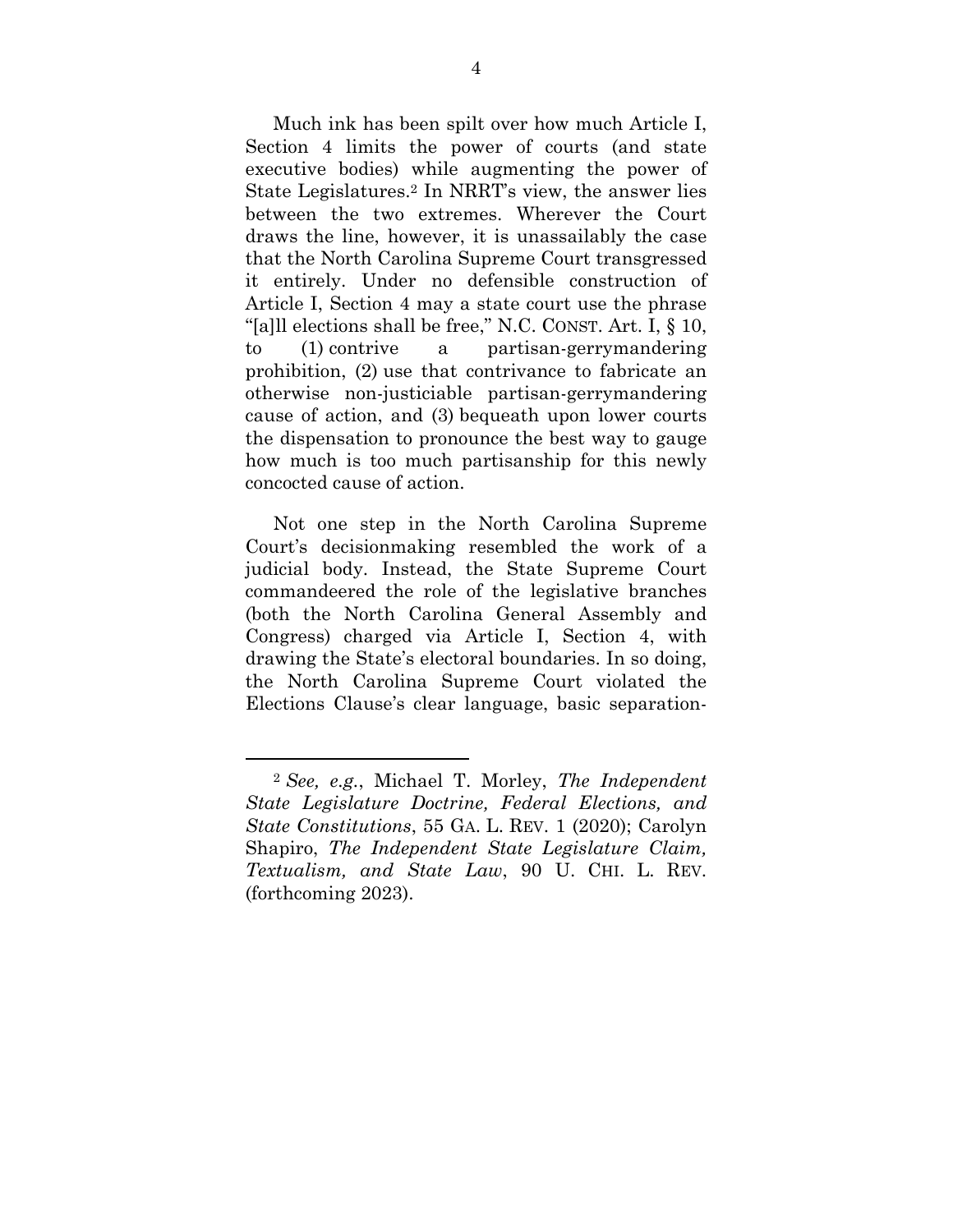of-powers principles, principles of federalism, and this Court's precedent.

#### **ARGUMENT**

## **I. ARTICLE I, SECTION 4 FORECLOSES THE ABILITY OF COURTS (STATE OR FEDERAL) TO CREATE ELECTION RULES.**

The plain terms of the Elections Clause are unambiguous. The power to "prescribe[]" (*i.e.*, create)3 election rules is enjoyed by State Legislatures (first) and Congress (as a backstop). U.S. CONST. art. I, § 4, cl. 1. They contemplate no role for the state or federal judiciary to "prescribe[]" (*i.e.*, create) election regulations of their own. This is unsurprising. The Elections Clause's straightforward pronouncement is consistent with basic separationof-powers considerations and unbroken precedent from this Court. Understanding this cohesiveness elucidates the volume with which the North Carolina Supreme Court's escapades cry out for this Court's remedial action.

## **A. Article I, Section 4's plain text assigns to State Legislatures the authority to regulate elections within their boundaries.**

Some constitutional provisions are subject to reasonable debate. *See, e.g.*, U.S. CONST. amend. IV (protecting against "unreasonable searches and

 $\overline{a}$ 

<sup>3</sup> *Prescribe*, BLACK'S LAW DICTIONARY (2d online ed.) ("To direct; define; mark out.").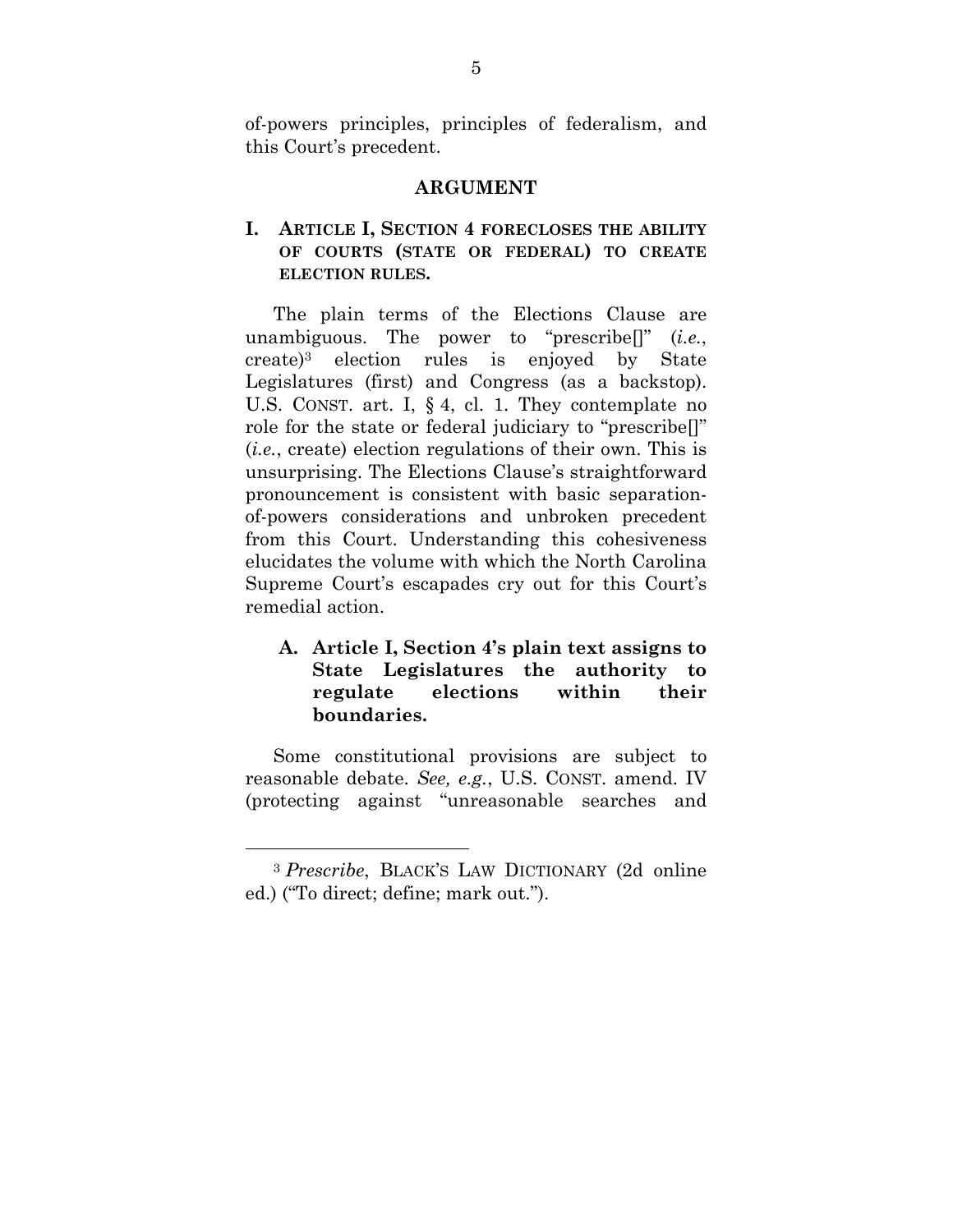seizures"); U.S. CONST. amend. VIII (protecting against "cruel and unusual punishments"). Others are not. *See, e.g.*, U.S. CONST. art. I. § 1 (mandating that Congress be a bicameral legislature); U.S. CONST. art. II, § 1, cl. 5 (mandating that the president be at least thirty-five years old).

The Elections Clause falls irrefutably in the latter category. It provides, with no room for interpretive gloss, that the power to regulate the "Times, Places and Manner of holding Elections . . . *shall* be prescribed in each *State* by the *Legislature* thereof." U.S. CONST. art. I, § 4, cl. 1 (emphases added). "Congress," in turn, may "make or alter such Regulations, except as to the Places of chusing Senators." *Id.*

Delegation of election-regulation prescriptions to legislative bodies fits cleanly within the American conception of legislative power. Election regulation (whether enacting election procedures or drawing district maps) is an exercise of purely legislative authority—*i.e.*, the power to "prescribe<sup>[]</sup> the rules by which the duties and rights of every citizen are to be regulated," THE FEDERALIST NO. 78 (A. Hamilton); *see also Fletcher v. Peck*, 10 U.S. (6 Cranch) 87, 136 (1810) (Marshall, C.J.) (legislative power includes authority to "prescribe general rules for the government of society").

Because legislative decision-making is a uniquely "difficult and deliberative process[]," *Gundy v. United States*, 139 S. Ct. 2116, 2134 (2019) (Gorsuch, J., dissenting), it involves tradeoffs, value judgments, and compromises. *See Rucho v. Common Cause*, 139 S. Ct. 2484 (2019); *Burdick v. Takushi*, 504 U.S. 428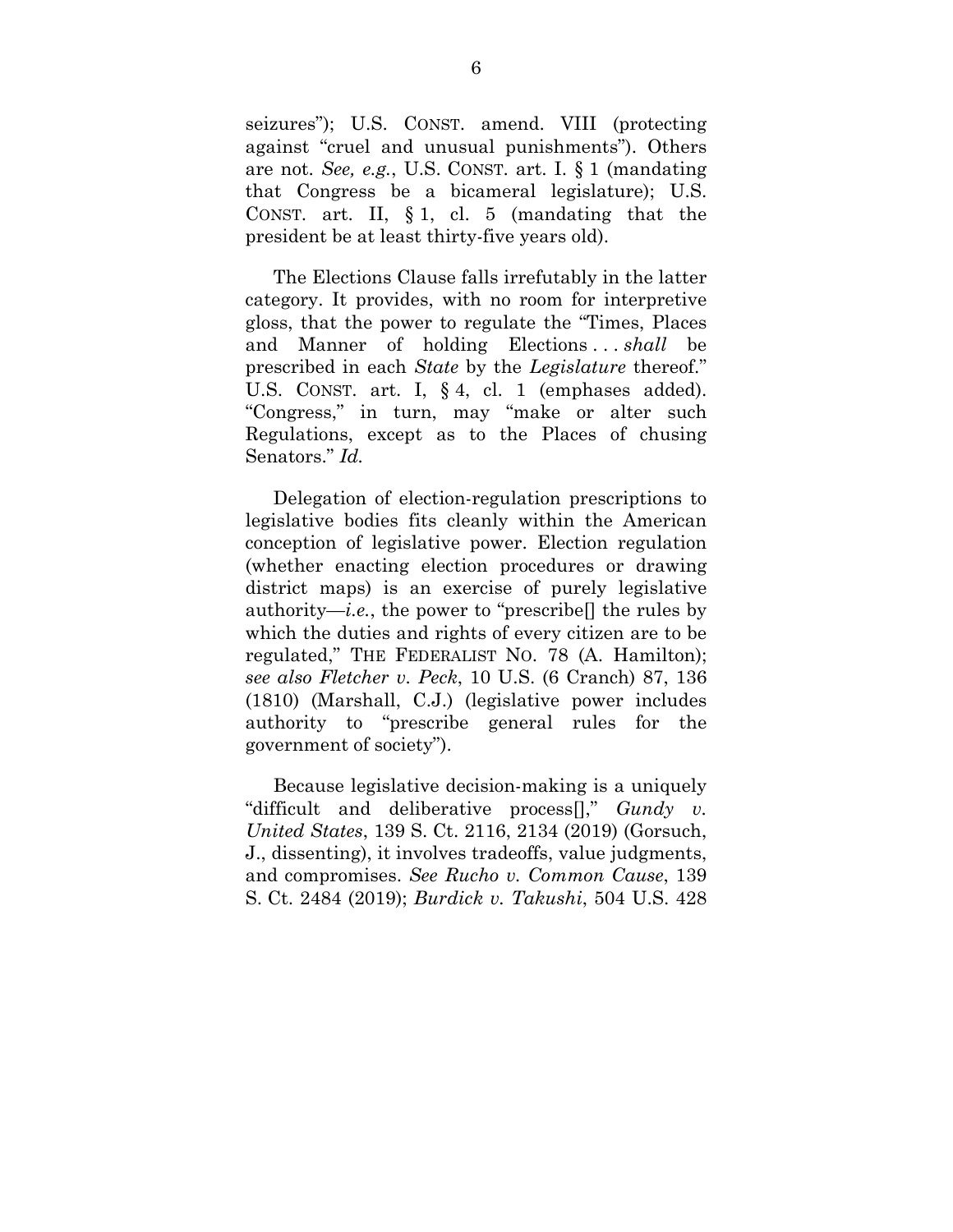(1992); *see also* THE FEDERALIST NO. 59 (A. Hamilton). To ensure this political power is exercised for the good of the governed, those who wield it must remain accountable to those they serve. This is why lawmakers must convince their constituents that they should be reelected after their terms expire.

None of this changes in the election-regulation context. If anything, the plain terms of Article I, Section 4 stand as a reminder from the Founders that designing election procedures and drawing electoral maps are, at their core, "prescri[ptions] [of] the rules by which the duties and rights of every" election is "to be regulated," THE FEDERALIST NO. 78 (A. Hamilton). In other words, they are legislative acts that legislative bodies must undertake. And, critically, if voters do not approve of these legislative acts, the voters retain the power to hold the architects of those legislative acts accountable at the ballot box.

### **B. The Constitution's structure confirms that Article I, Section 4 means what it says.**

Although the Court may stop at the Elections Clause's plain text to rightly resolve this case, a review of the Constitution as a whole cements the correct outcome. The NRRT's interpretation of the Elections Clause fits cleanly into the Constitution's structure, and "[s]tructure is everything." Antonin Scalia, *Foreword: The Importance of Structure in Constitutional Interpretation*, 83 NOTRE DAME L. REV. 1417, 1418-19 (2008). That is why the Constitution erects "high walls and clear distinctions" between bodies vested with legislative,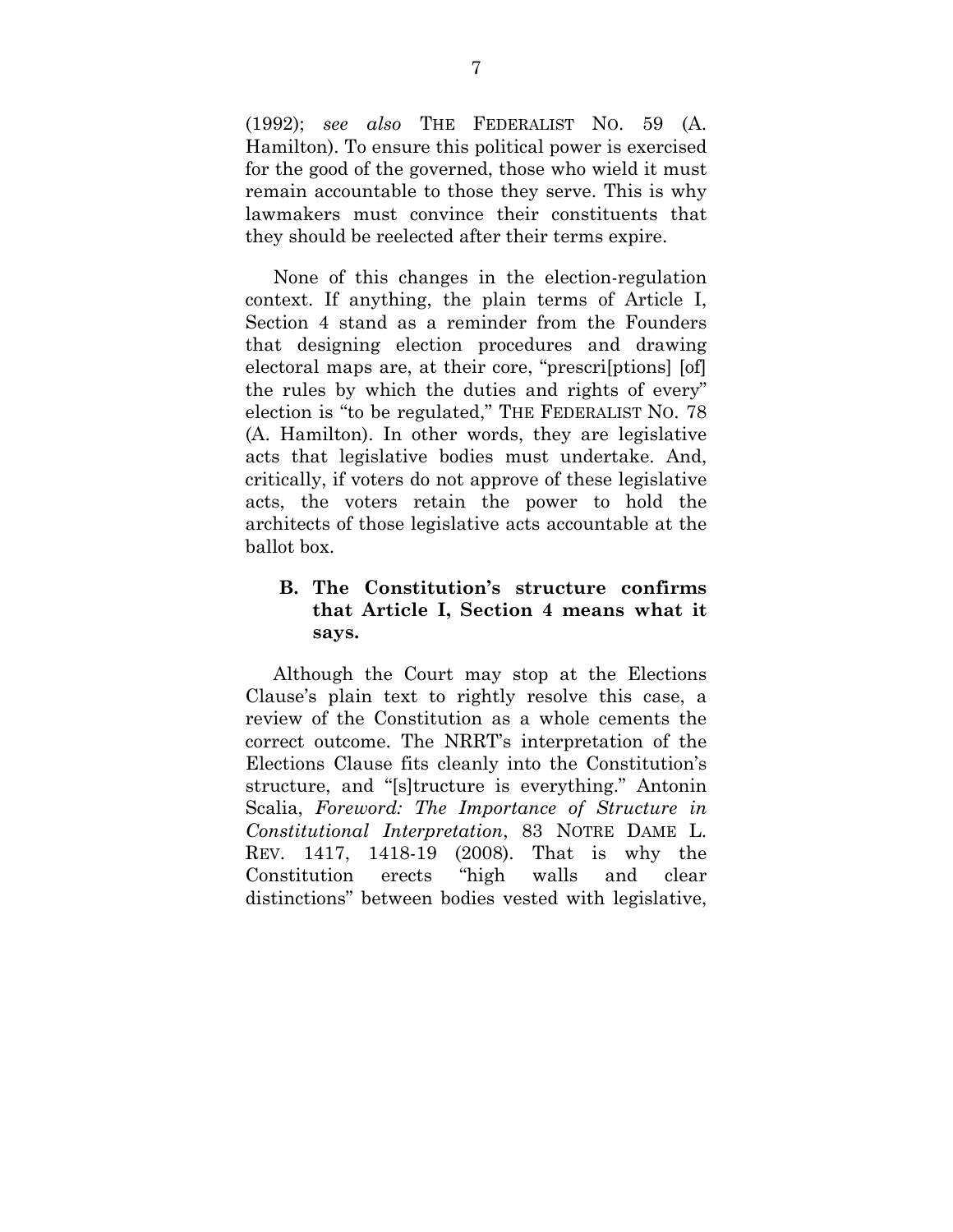executive, and judicial powers. *Plaut v. Spendthrift Farm, Inc.*, 514 U.S. 211, 239 (1995).

In particular, a high wall partitions bodies vested with legislative power and those vested with judicial power. "To the founders, the legislative and judicial powers were distinct by nature and their separation was among the most important liberty-protecting devices of the constitutional design." NEIL GORSUCH, A REPUBLIC, IF YOU CAN KEEP IT 52-53 (Forum Trade Paperback ed., 2020) (2019). Removing this barrier and allowing one body to exert both powers has been recognized as hazardous throughout Anglo-American jurisprudence: "Were [the judicial power] joined with the legislative, the life, liberty and property, of the subject would be in the hands of arbitrary judges, whose decisions would be then regulated only by their own opinions, and not by any fundamental principles of law." WILLIAM BLACKSTONE, COMMENTARIES ON THE LAWS OF ENGLAND 259-60 (1765). Said differently, "[t]he judicial Power . . . is not *whatever* judges choose to do." *Cf. Vieth v. Jubelirer*, 541 U.S. 267, 278 (2004) (plurality op.) (emphasis in original) (discussing the limited power of the federal judiciary under Article III).

Given the paramount importance of electionregulation "prescription," it made all the sense in the world for the Framers to explicitly vest electoral regulation in the politically accountable legislative branches (both state and federal). Doing so vitalized both the horizontal and vertical separation of powers that the Founding Generation believed essential to preserve liberty. *See* THE FEDERALIST NO. 45 (J. Madison); THE FEDERALIST NO. 51 (J. Madison). Indeed, the Founders reiterated the primacy of the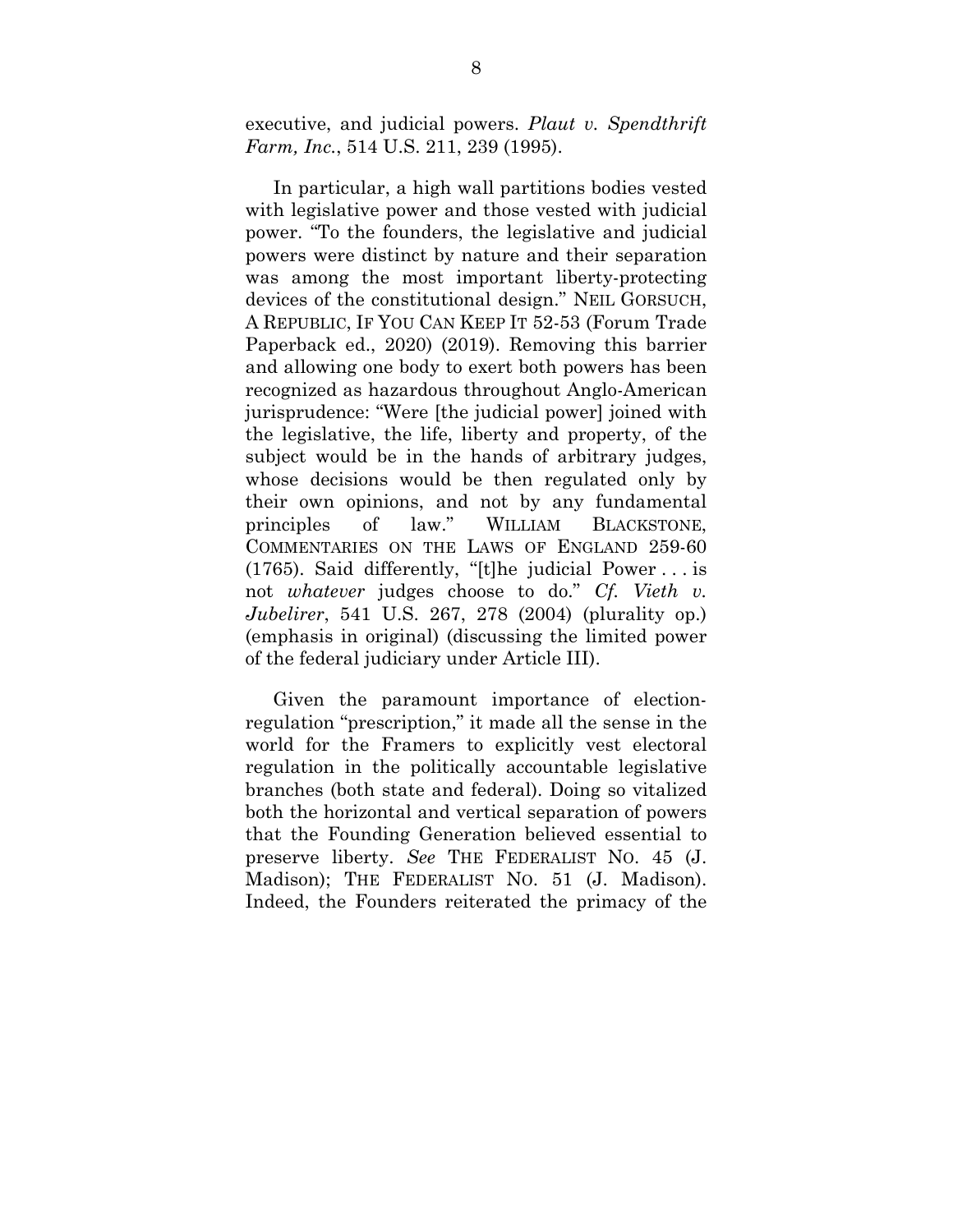legislative branch each time they enumerated an electoral provision in our Nation's Charter.4 In other words, the Framers intentionally "entrust[ed]" these matters to "political entities." *Rucho*, 139 S. Ct. at 2497.

Leaving the courts out of the election-regulationprescription process was a deliberate choice, and a wise one at that. Because judges lack the "background, competence, and expertise" to make public policy decisions, *Democratic Nat'l Comm. v. Wis. State Legislature*, 141 S. Ct. 28, 32 (2020) (Kavanaugh, J., concurring in denial of application to vacate stay) (internal quotation marks omitted), the judiciary is ill-equipped to make the tradeoffs, value judgments, compromises, and political decisions inherent in determining electoral rules of engagement. Worse still, judges, removed as they often are from electoral politics (relative, at least, to legislators), simply do not function under the political-accountability auspices that exist to ensure that political power emanates from the "consent of the governed." THE DECLARATION OF INDEPENDENCE para. 2 (U.S. 1776).

 $\overline{a}$ 

<sup>4</sup> *See* U.S. CONST. art. I, § 4, cl. 1 (times, places, and manner of elections to state and national legislature); U.S. CONST. art. II, § 1, cl. 2 ("Each state shall appoint, in such Manner as the Legislature thereof may direct, a Number of Electors"); U.S. CONST. art. I, § 5, cl. 1 ("Each House shall be the Judge of the Elections, Returns and Qualifications of its own Members"); U.S. CONST. art. II, § 1, cl. 3 (detailing Congress's role in counting electoral votes); U.S. CONST. amend. XII (same).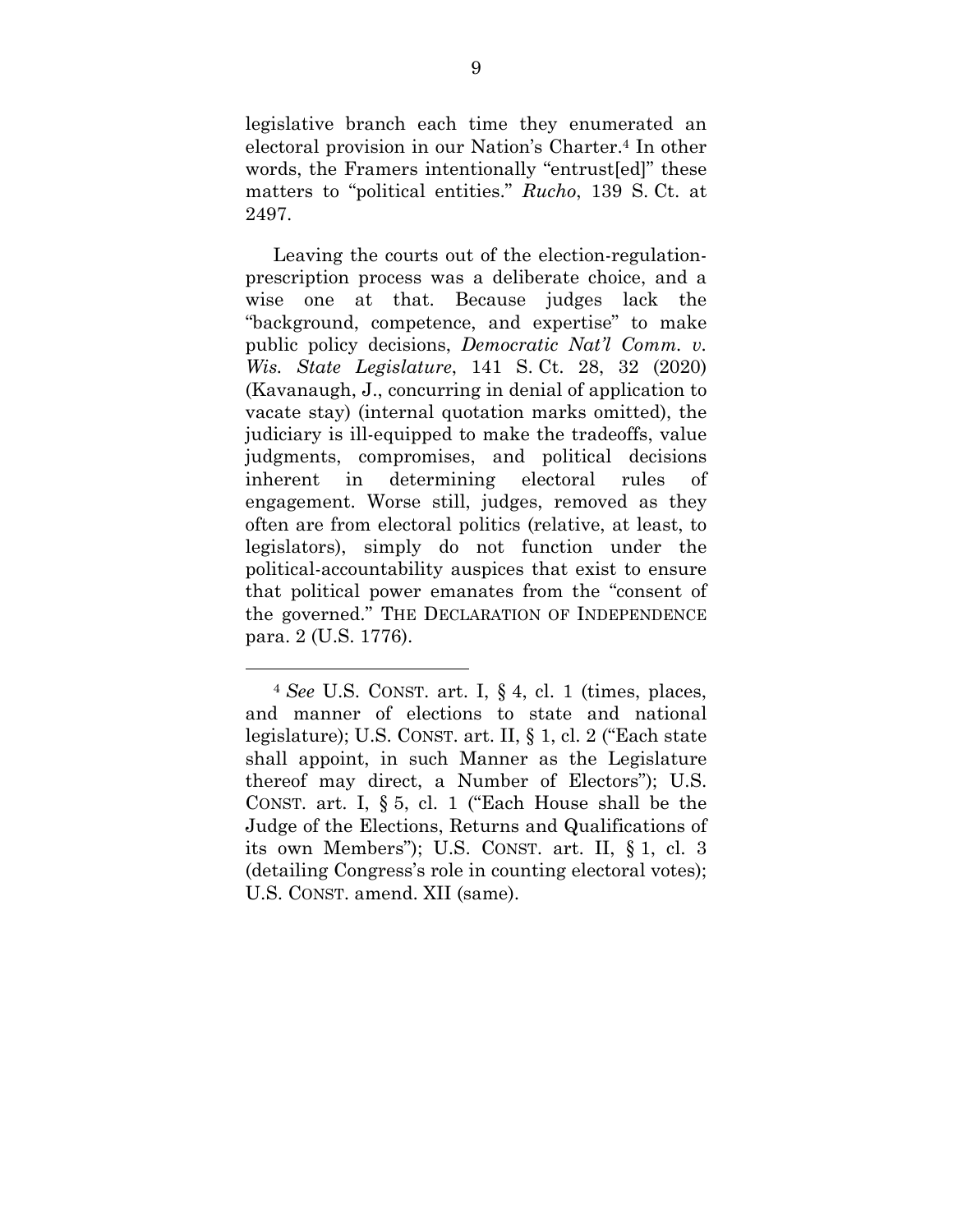Because "[l]egislatures," by comparison, "enjoy far greater resources for research and factfinding . . . than . . . can be mustered in litigation between discrete parties before a single judge," *Democratic Nat'l Comm.*, 141 S. Ct. at 29 (Gorsuch, J., concurring in denial of application to vacate stay), they get to "prescribe" the rules of electoral engagement. And as the most politically accountable government officials, they "must compromise to achieve . . . broad social consensus" when doing so, "something not easily replicated in courtrooms where typically one side must win and the other lose." *Id*. State Legislatures, in particular, are vested with power over election regulation because they are "far nearest" to the people, Letter XII from Federal Farmer to the Republican (Jan. 12, 1788), and they are "more likely to be in sympathy with the interests of the people," Robert G. Natelson, *The Original Scope of the Congressional Power To Regulate Elections*, 13 U. PA. J. CONST. L. 1, 31 (2010) (citing sources).

The Framers got it right when they recognized the hazards of intermingling legislative and judicial power. Their grasp of this peril percolates throughout the Constitution's structure. And this common structural thread accentuates the Elections Clause's textual commitment of authority to the legislative branches.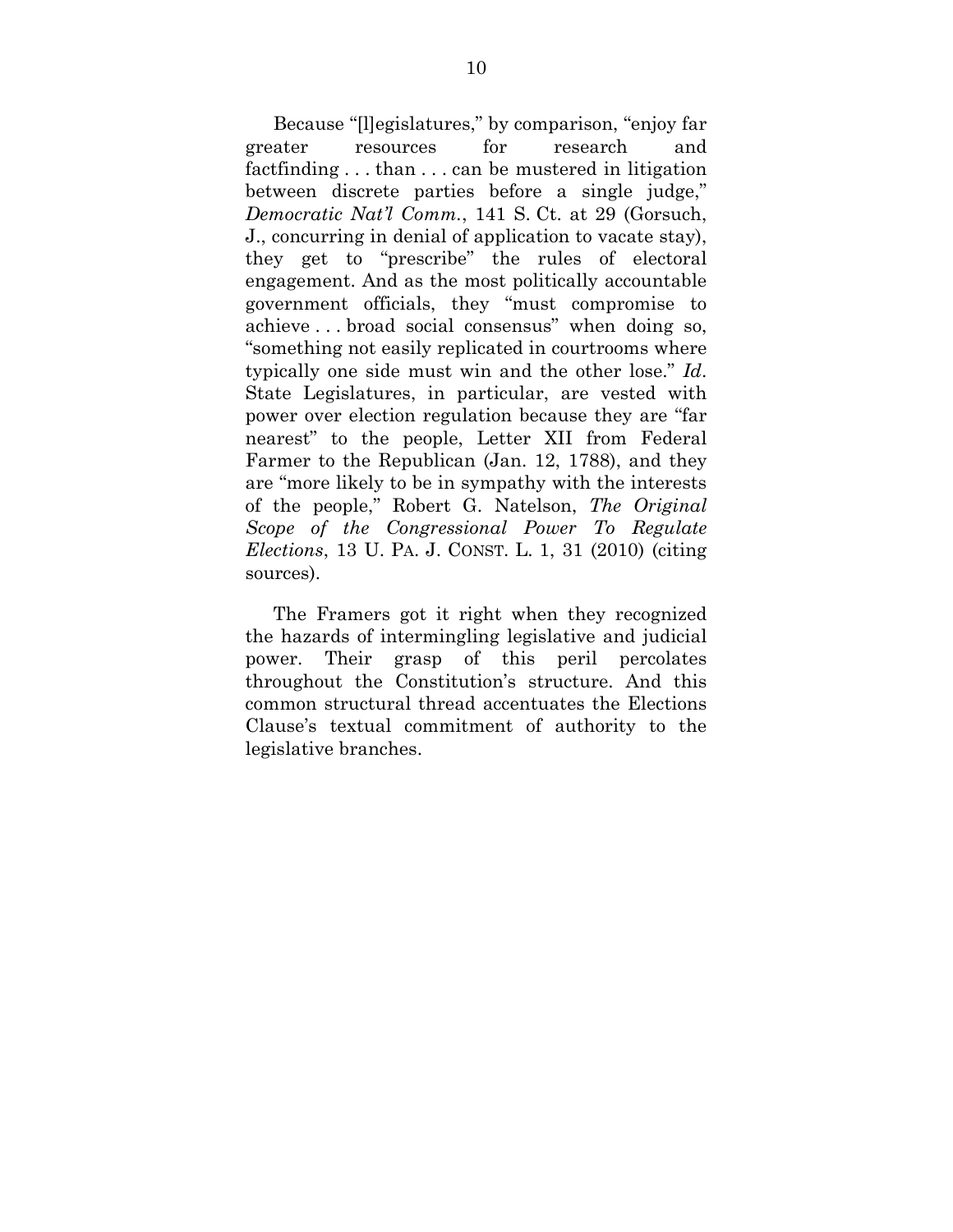**C. This Court's precedent, from the founding era through the present, confirms Article I, Section 4's textual limitation.** 

Finally, it bears reiterating that this isn't the first time the Court has considered the right calibration of authority in our constitutional republic. This Court, in turn, has never waivered—election regulation (including creation of electoral maps) is a "legislative function" to "be performed in accordance with" a States' "prescriptions for lawmaking." *Ariz. State Legislature v. Ariz. Indep. Redistricting Comm'n*, 576 U.S. 787, 808 (2015) ("*AIRC*"). This "lawmaking" process may include a referendum, *see, e.g.*, *Ohio ex rel. Davis v. Hildebrant*, 241 U.S. 565, 568 (1916), or a governor's imprimatur, *see, e.g.*, *Smiley v. Holm*, 285 U.S. 355, 372-73 (1932). But no matter the steps through which the legislative process must progress, the process remains fundamentally legislative.

For example, in 1916, this Court decided *Ohio ex rel. Davis v. Hildebrant*, 241 U.S. 565. There, the Ohio General Assembly passed a new congressional district map. *Id.* at 566. A referendum was held, as allowed under the State Constitution, and Ohioans rejected the map. *Id.* This Court approved Ohio's "decision to employ a referendum *in addition* to redistricting by the legislature. The result of the decision was to send the *Ohio Legislature* back to the drawing board to do the redistricting." *AIRC*, 576 U.S. at 840 (Roberts, C.J., dissenting) (internal citations omitted). Notably, the Court never suggested that state or federal courts should absorb the task of redrawing Ohio's districts. Instead, it held that the legislative power was to remain in a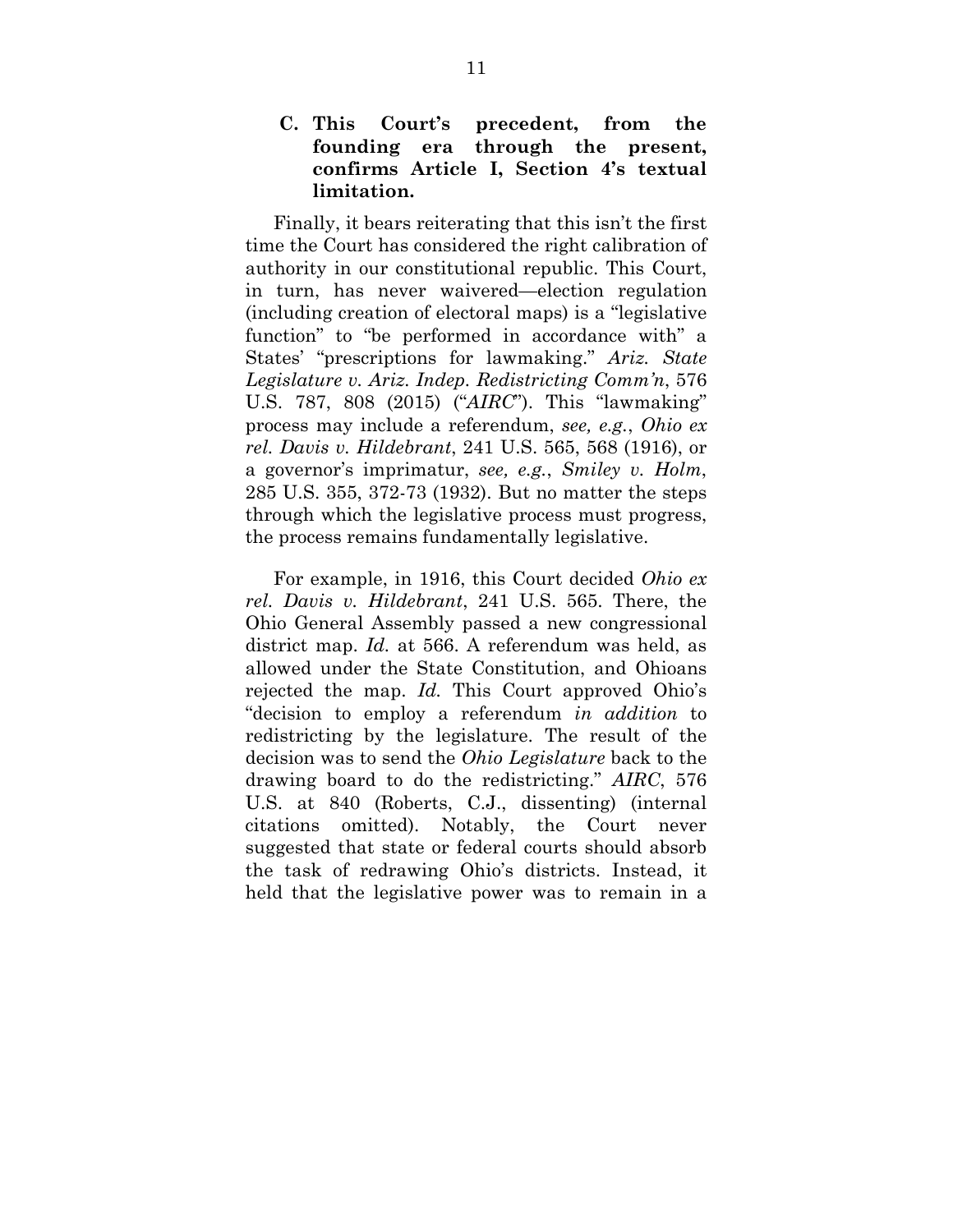legislative entity—the Ohio General Assembly—even though the Ohio General Assembly had to start the legislative process from scratch.

Decades later, this Court decided *Smiley v. Holm*, 285 U.S. 355. There, the Minnesota Legislature passed a new congressional district map, but the Governor vetoed it. *Id.* at 361-62. This Court held that the Elections Clause "did not prevent a State from applying the usual rules of its legislative process—including a gubernatorial veto—to election regulations prescribed by the legislature. As in *Hildebrant*," though, "the legislature was not" ousted from the process. *AIRC*, 576 U.S. at 841-42 (Roberts, C.J., dissenting) (internal citations omitted). Instead, it had to start the legislative process anew.

In 1993, although this Court recognized the "significant role" that state courts have in redistricting, it still acknowledged the primacy of the State Legislature in drawing districts. *See Growe v. Emison*, 507 U.S. 25, 33 (1993). After an impasse between the legislature and the governor, a Minnesota state court adopted both congressional and state legislative maps. *Id*. at 28-30. A federal district court in Minnesota simultaneously adopted its own redistricting plan and issued an injunction prohibiting implementation of any other plan but its own. *Id*. at 31. The Minnesota state-court panel refused to release its congressional plan because of the federal court's injunction. *Id*. Litigation ensued.

This Court unanimously concluded that the federal court should have deferred to the state court's plan. *Id*. at 35. The Court held that the state court's adoption of a plan was exactly the sort of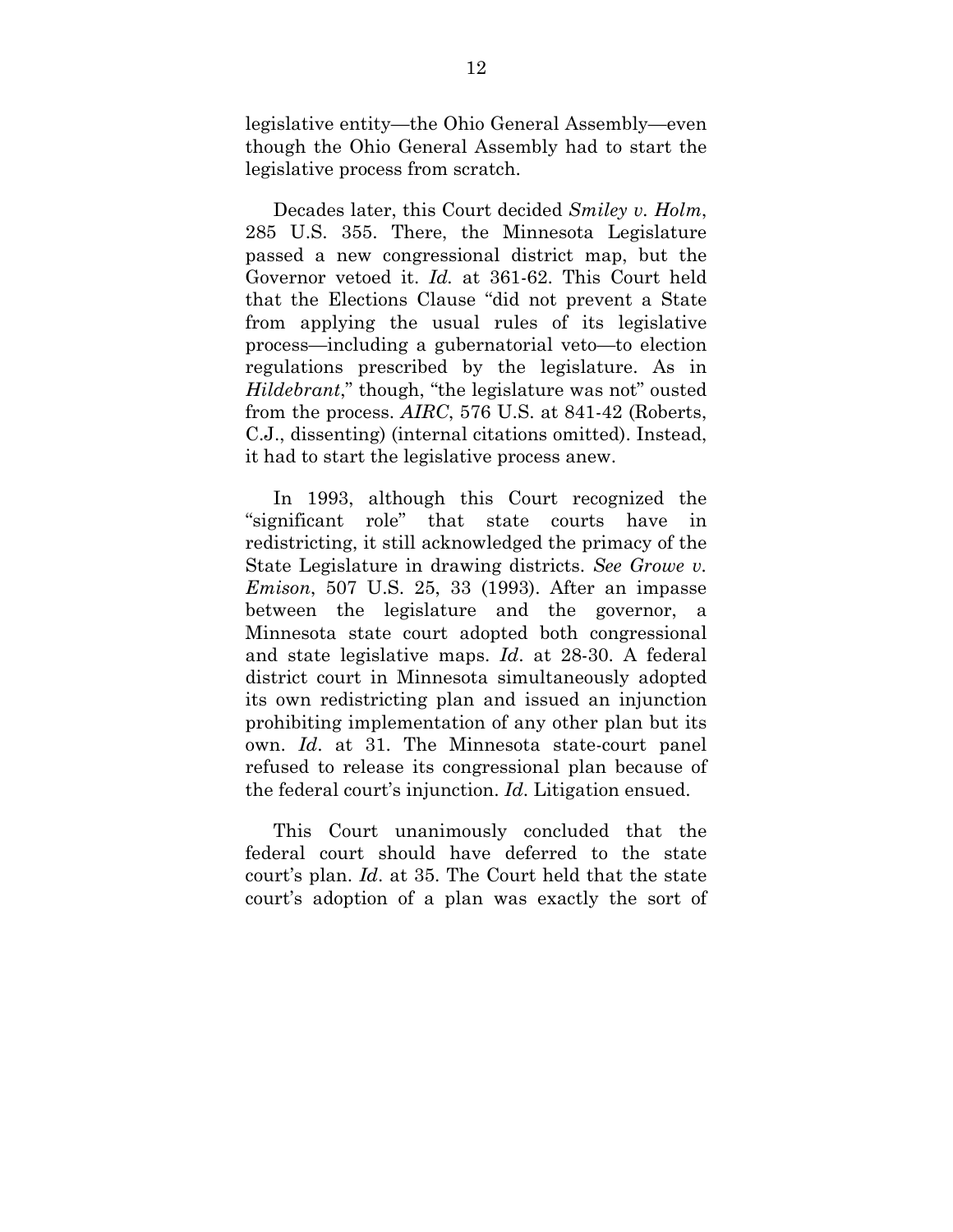"state judicial supervision of redistricting we have encouraged." *Id*. at 34.

*Growe* therefore recognizes the primacy of the legislature in enacting redistricting plans. Only when the legislature fails may courts step in, and this Court has expressed its preference—a state court should exercise supervisory authority instead of a federal court. *Growe*, then, does not stand for the proposition that state courts may prescribe redistricting criteria in the first instance.

Even in *AIRC*, this Court highlighted that redistricting is an exercise of legislative power. 576 U.S. at 814. Although Justice Ginsburg, writing for the majority, and Chief Justice Roberts, writing in the dissent, disagreed over whether a State Legislature could be displaced by a redistricting commission, both concluded that redistricting is a legislative power that should reside in a quintessentially lawmaking body—be that the State Legislature or a redistricting commission. *Compare id.* at 793, *with id.* at 825 (Roberts, C.J., dissenting).

\* \* \*

The plain text of the Elections Clause, the structure of the Constitution, and this Court's precedent agree. Election regulation "prescription" is a legislative power that must remain vested in legislative bodies. U.S. CONST. art. I, § 4, cl. 1. And as the Elections Clause makes plain, the legislative body primarily tasked with election regulation is the State Legislature.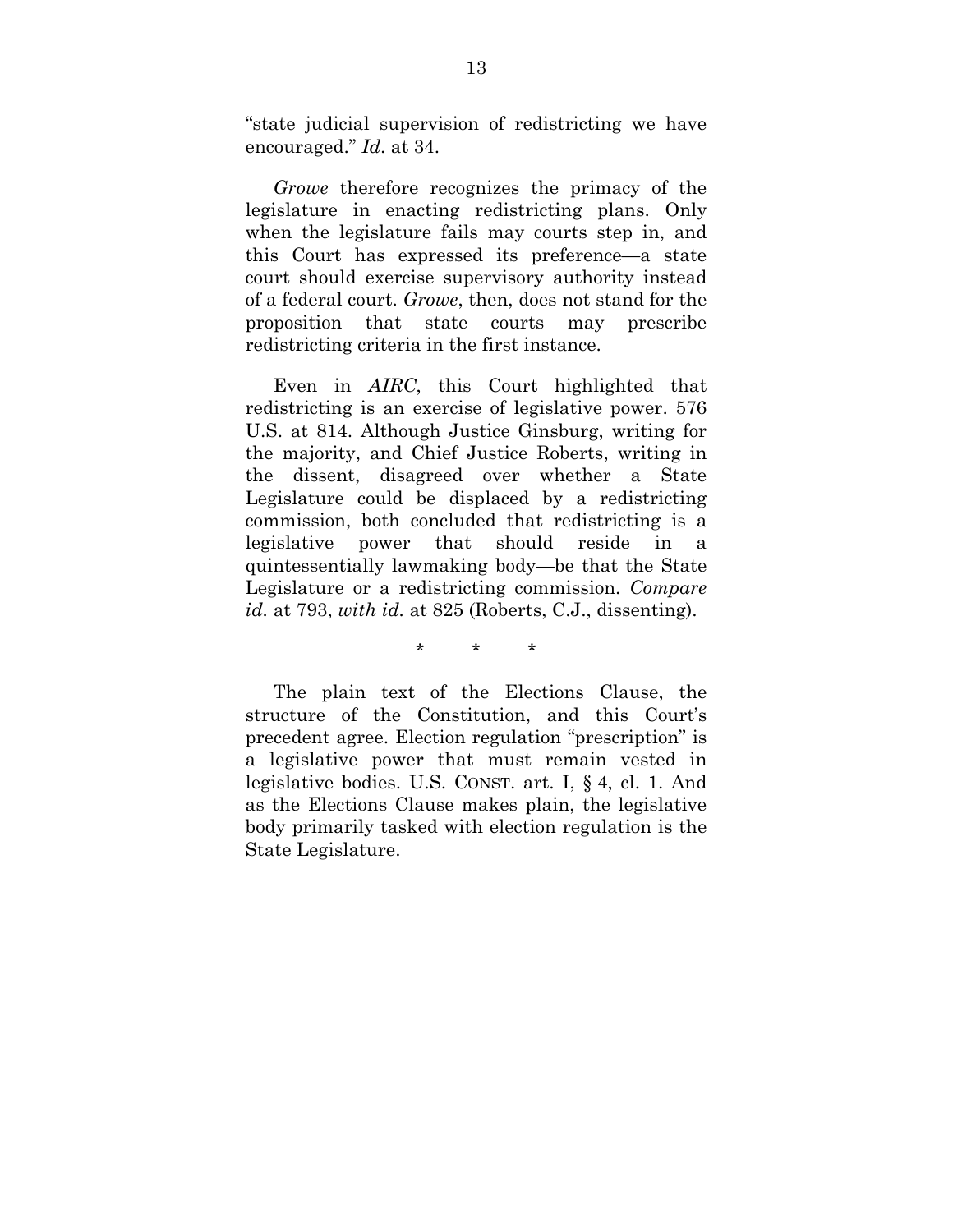#### **II. KEEPING STATE COURTS IN THEIR PROPER LANE DOES NOT MEAN STRIPPING THEM OF THEIR ROLE.**

Although legislatures (state first, then federal) are constitutionally tasked with creating election regulations, state and federal courts do indeed have a role when, inevitably, election-related disputes arise. Through express and judicially manageable state and federal constitutional provisions, courts can, and must, ensure that state legislative enactments comply with state and federal foundational law. Striking the right balance is critical for making sure that *both* legislative and judicial actors avoid straying into a separation-ofpowers jumble.

### **A. When State Legislatures pass laws, they must do so against the backdrop of state and federal constitutional requirements.**

Some have suggested that Article I, Section 4 bestows *carte blanche* on State Legislatures to do as they please with no judicial oversight whatsoever. NRRT respectfully disagrees. State legislative discretion is cabined by both the federal and state constitutions, so legislative enactments must withstand state and federal constitutional scrutiny by the judicial branch. This remains true for electionprocedure and redistricting legislation.

As an example, the Florida Constitution contains procedural and substantive requirements that the State Legislature must satisfy when it passes laws. It prescribes quorum requirements, a requirement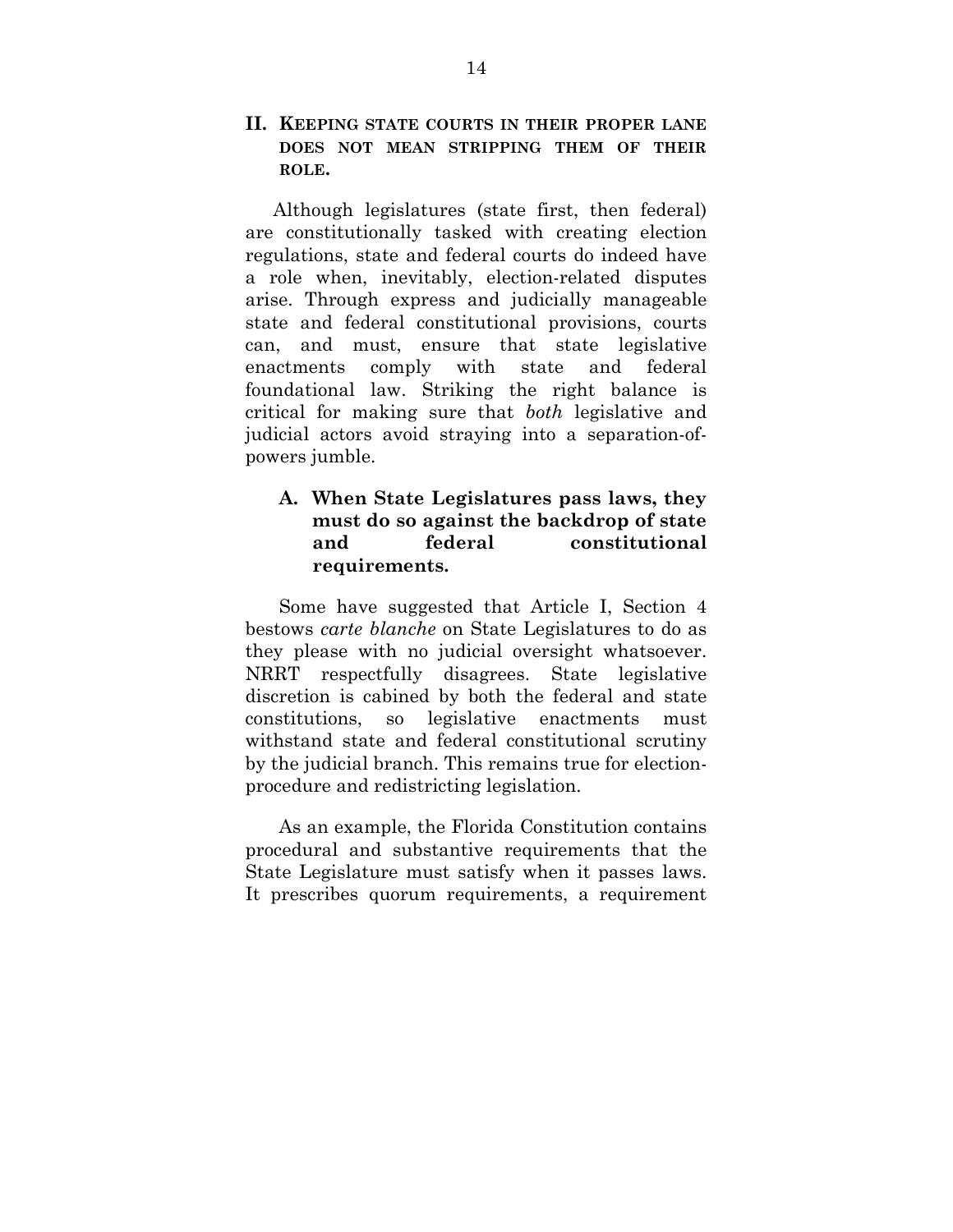that all legislation must contain a single subject, and—relevant for the current discussion—a prohibition on certain election-related special laws. *See* FLA. CONST. art. III, §§ 4, 6, 10-11. It also requires that the legislation pass both the Florida House of Representatives and the Florida Senate and be presented to the Governor for approval. *Id.* at art. III, §§ 7-8.

State legislation must also withstand scrutiny under the U.S. Constitution. As this Court has routinely recognized, election regulation remains subject to the First and Fourteenth Amendments. *See Anderson v. Celebrezze*, 460 U.S. 780 (1983); *Burdick*, 504 U.S. at 428. And a State Legislature may not pass legislation with an intent to discriminate. *See* U.S. CONSTITUTION amendment XIV, XV, XIX. This, of course, is why racial gerrymandering cases remain cognizable in federal court, notwithstanding Article I, Section 4. *See, e.g.*, *Baker v. Carr*, 369 U.S. 186, 237 (1962).

When clear constitutional requirements have been violated by a State Legislature, courts should act. In Florida, for instance, election legislation that is procedurally defective—*e.g.*, when a legislative quorum is not met, when legislation does not contain a single subject, or when legislation amounts to an impermissible special law—should be struck down by Florida courts. So too, should they strike laws not passed by both chambers or not approved by the governor. The same is true when a State Legislature enacts an electoral map that is not contiguous, or malapportioned. And so too if election-procedure legislation violates the First, Fourteenth, Fifteenth, or Nineteenth Amendments.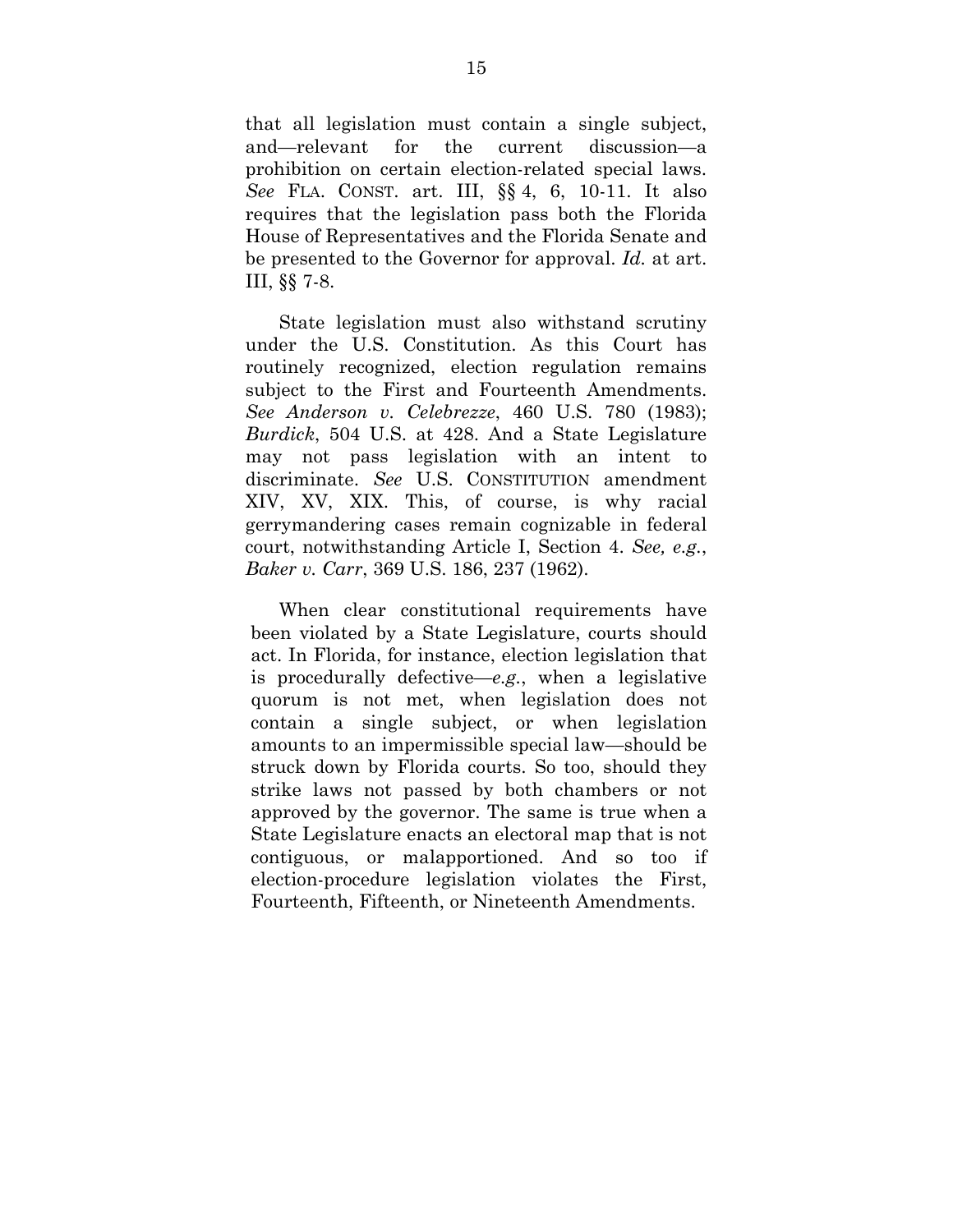#### **B. When courts shift from reviewing legislative acts to acting as legislatures, an Article I, Section 4 violation arises.**

The simple principles set out above often warp under the pressure of apparent exigency and blur in the shadows of legal gray areas. In those circumstances, some state and federal judicial bodies occasionally take liberties and move from applying election regulations to modifying them or creating new ones. Doing so, however, amounts to unconstitutional usurpation of the legislative power from the legislatures. Article I, Section 4 exists to stop these encroachments in their tracks.

This was seen when concerns about the COVID-19 pandemic affected the 2020 election. For example, in *Republican Party v. Degraffenreid*, the "Pennsylvania Legislature established an unambiguous deadline for receiving mail-in ballots." 141 S. Ct. 732, 732 (2020) (Thomas, J., dissenting from denial of certiorari). "Dissatisfied, the Pennsylvania Supreme Court extended the deadline by three days." *Id.* In so doing, the Pennsylvania Supreme Court usurped legislative power away from the Pennsylvania Legislature and rewrote the State's election rules. *See also Republican Party v. Boockvar*, 141 S. Ct. 1, 2 (2020) (Alito, J., concurring). A similar situation occurred in *Democratic National Committee v. Wisconsin State Legislature*, where a federal court rewrote Wisconsin election law and extended the deadline to return absentee ballots. 141 S. Ct. at 29 (Gorsuch, J., concurring in denial of application to vacate stay).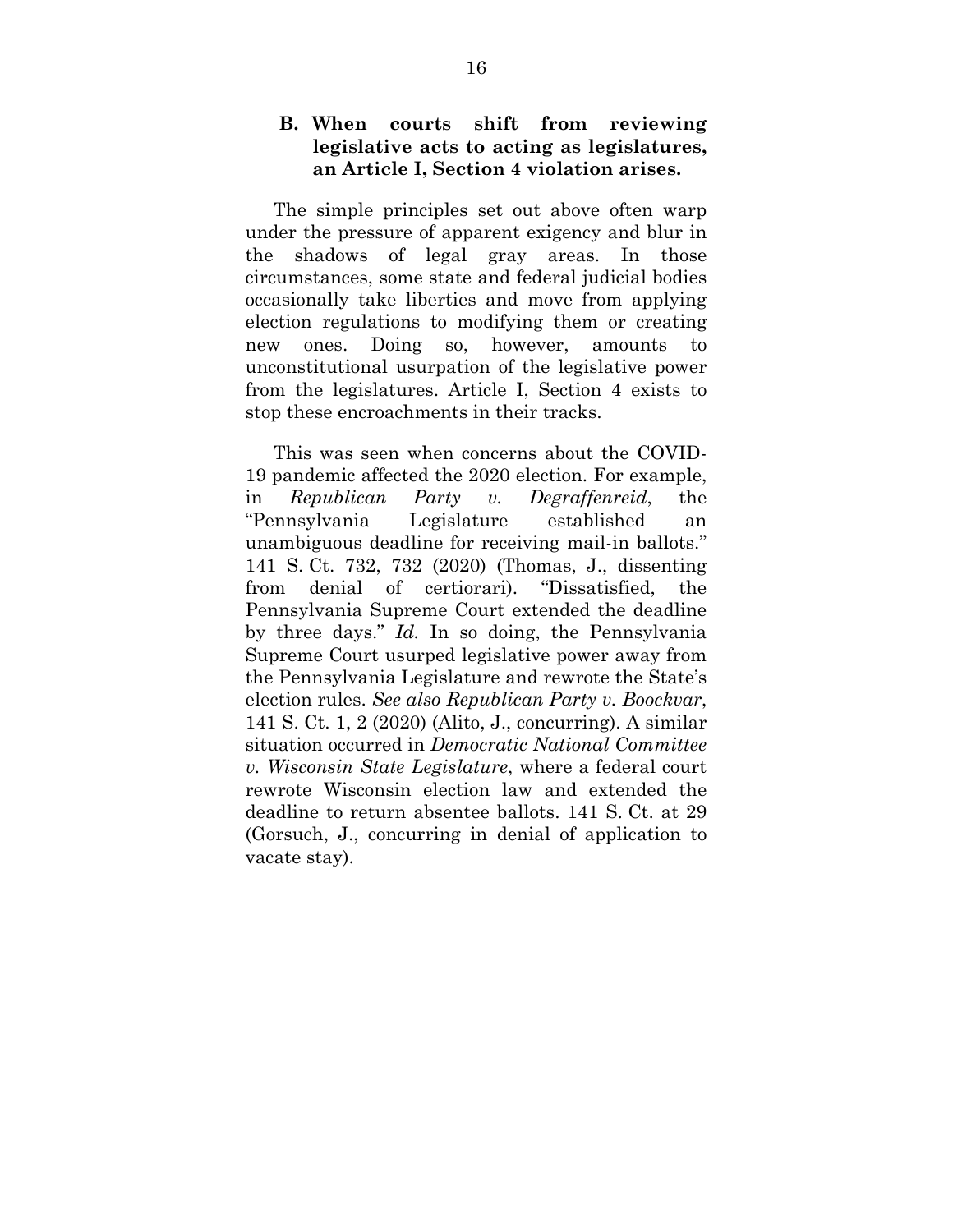The clear words of the Elections Clause must be "take[n] . . . seriously." *See Moore v. Harper*, 142 S. Ct. 1089, 1090 (2022) (Alito, J., dissenting from the denial of application for stay). Indeed, "[t]he provisions of the Federal Constitution conferring on state legislatures, not state courts, the authority to make rules governing federal elections would be meaningless if a state court could override the rules adopted by the legislature simply by claiming that a state constitutional provision gave the courts the authority to make whatever rules it thought appropriate for the conduct of a fair election." *Degraffenreid*, 141 S. Ct. at 739 (Alito, J., dissenting from denial of certiorari).

Distilled to its core, this is the dividing line that the Elections Clause creates. Legislatures make election laws. Courts ensure that election laws comply with state and federal constitutional commands. The task for this Court is to remind all actors in the process that this dividing line matters.

#### **III. THE NORTH CAROLINA SUPREME COURT COULD NOT HAVE TRANSGRESSED ARTICLE I, SECTION 4 MORE SEVERELY.**

Although the Constitution contemplates a judicial role in election-related matters, that role is limited, and under no reasonable interpretation of Article I, Section 4 did the North Carolina Supreme Court comply with it. Indeed, it violated the Elections Clause in several ways. First, it invented out of whole cloth a state constitutional prohibition on partisan gerrymandering. In so doing, the State Supreme Court usurped power from the North Carolina General Assembly over election regulation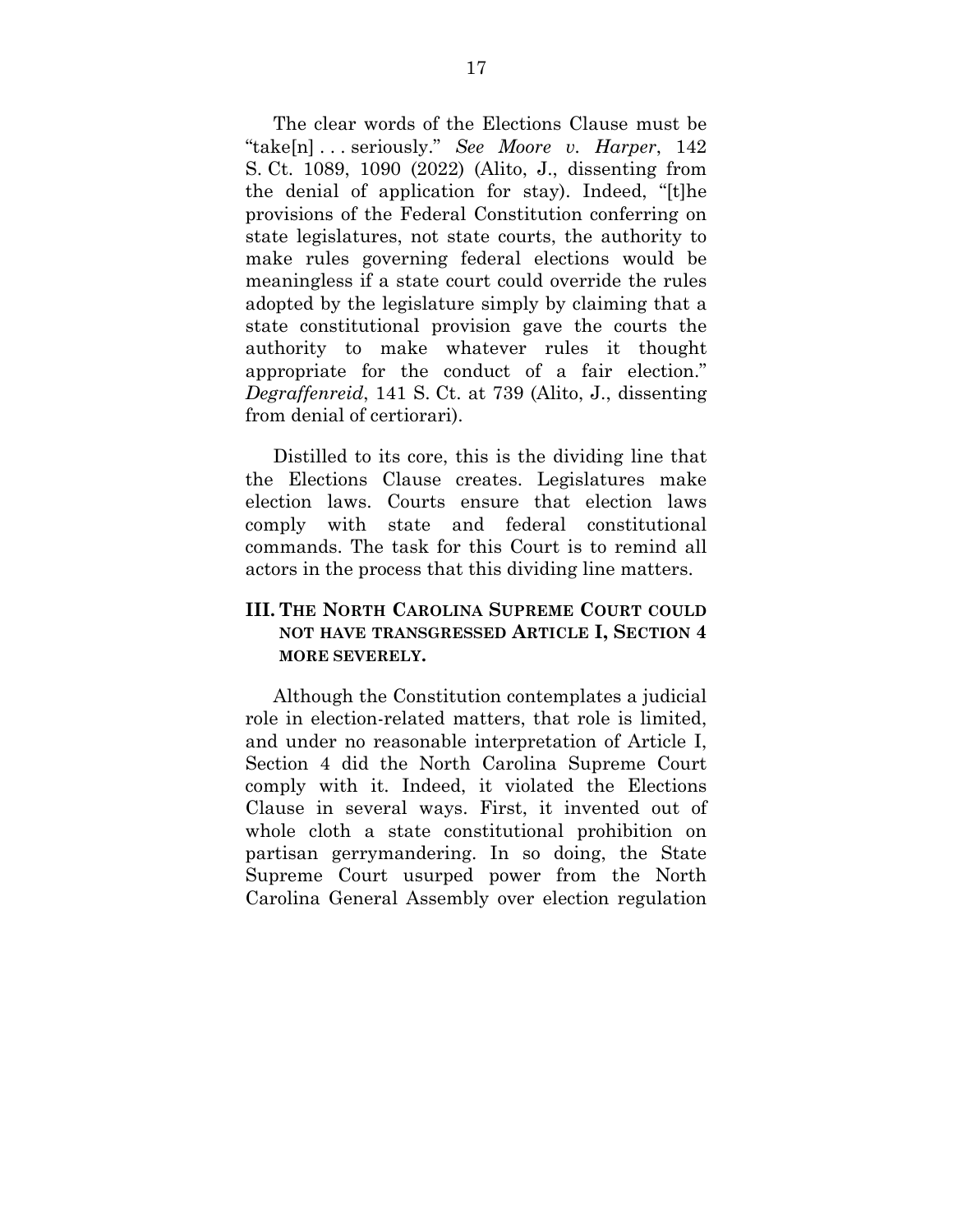and arrived at the public policy decision to prohibit partisan gerrymandering in North Carolina. And second, the court gave power to lower state courts to decide which analytical methods best gauge how much partisan influence is too much.

## **A. The North Carolina Supreme Court invented an extra-textual prohibition on partisan gerrymandering.**

The Elections Clause does not vest State Legislatures with unlimited and unchecked power. State Legislatures remain subject to express state and federal constitutional restrictions. *See supra* at Section II(A). In this way, the separation of powers is maintained: political and accountable legislative bodies can prescribe generally applicable election rules, and the judiciary can review these prescriptions for constitutional compliance.

The North Carolina Constitution contains no express prohibition of partisan gerrymandering. *See Rucho*, 139 S. Ct. at 2508 (citing the constitutions and codes of four states who have enacted partisan gerrymandering prohibitions and citing zero court opinions decreeing partisan gerrymandering prohibitions). That, however, did not stop the North Carolina Supreme Court from manufacturing one out of provisions that state simply:

- "All elections shall be free";
- "The people have a right to assemble together to consult for their common good, to instruct their represenatives, and to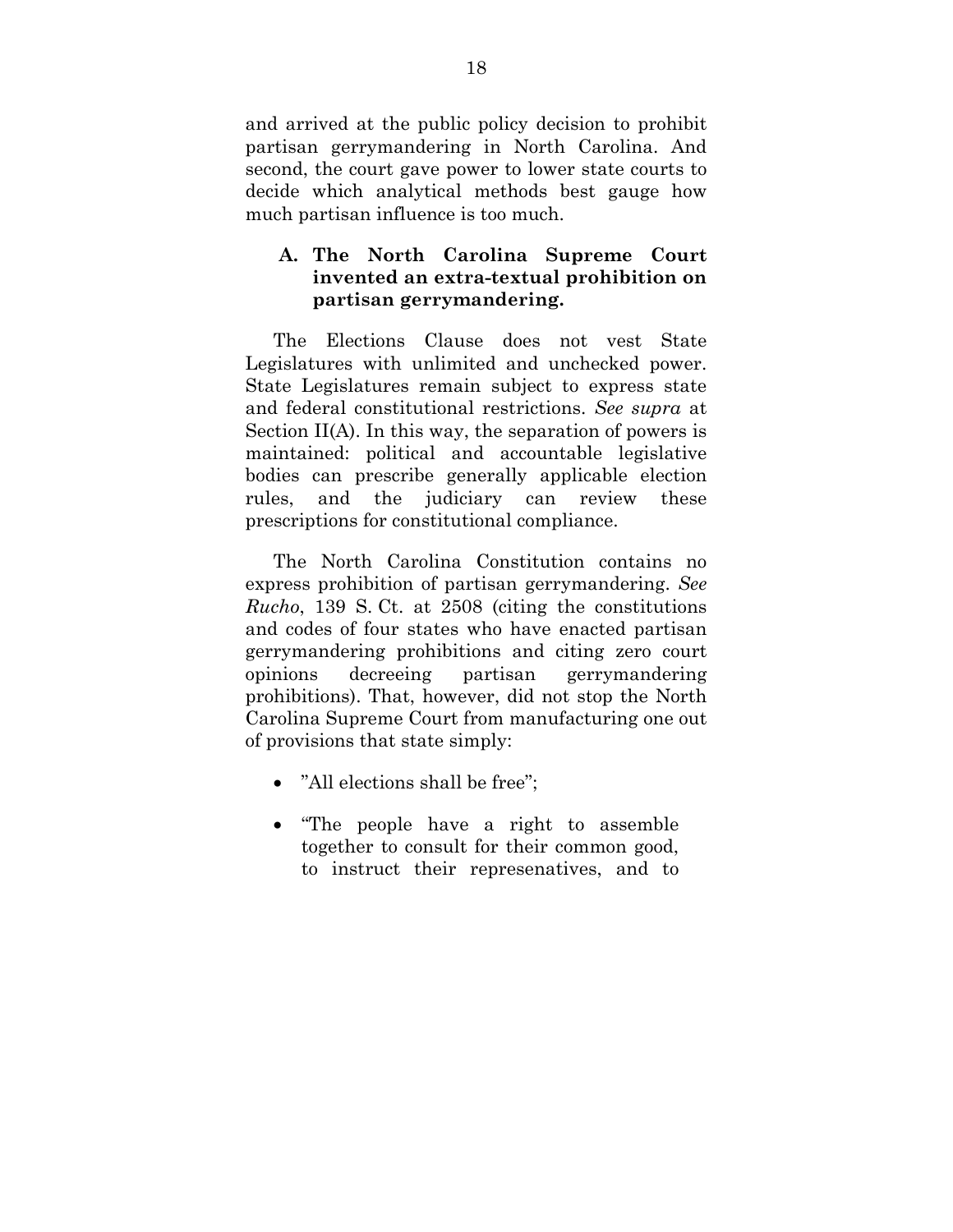apply to the General Assembly for redress of grievances";

- "Freedom of speech and of the press are two of the great bulwarks of liberty and therefore shall never be restrained, but every person shall be held responsible for their abuse"; and
- "No person shall be denied the equal protection of the laws."

*Harper v. Hall*, 2022-NCSC-17, ¶ 9 (2022) (citing constitutional provisions). In the State Supreme Court's view, its actions were justified because North Carolina is "a state without a citizen referendum process and where only a supermajority of the legislature can propose constitutional amendments." Id.  $\parallel$  4. "Accordingly, the only way that partisan gerrymandering can be addressed is through the courts, the branch which has been tasked with authoritatively interpreting and enforcing the North Carolina Constitution." *Id.*

Put differently, the North Carolina Supreme Court invented an extra-textual constitutional prohibition on partisan gerrymandering. Now, in North Carolina redistricting disputes , state courts no longer call balls and strikes. Instead, state courts set the strike count and then draw the strike zone. If state courts can invent electoral requirements and impose those requirements on State Legislatures, the Elections Clause means nothing.

Whether to allow partisanship to play a role in electoral district drawing is a question that States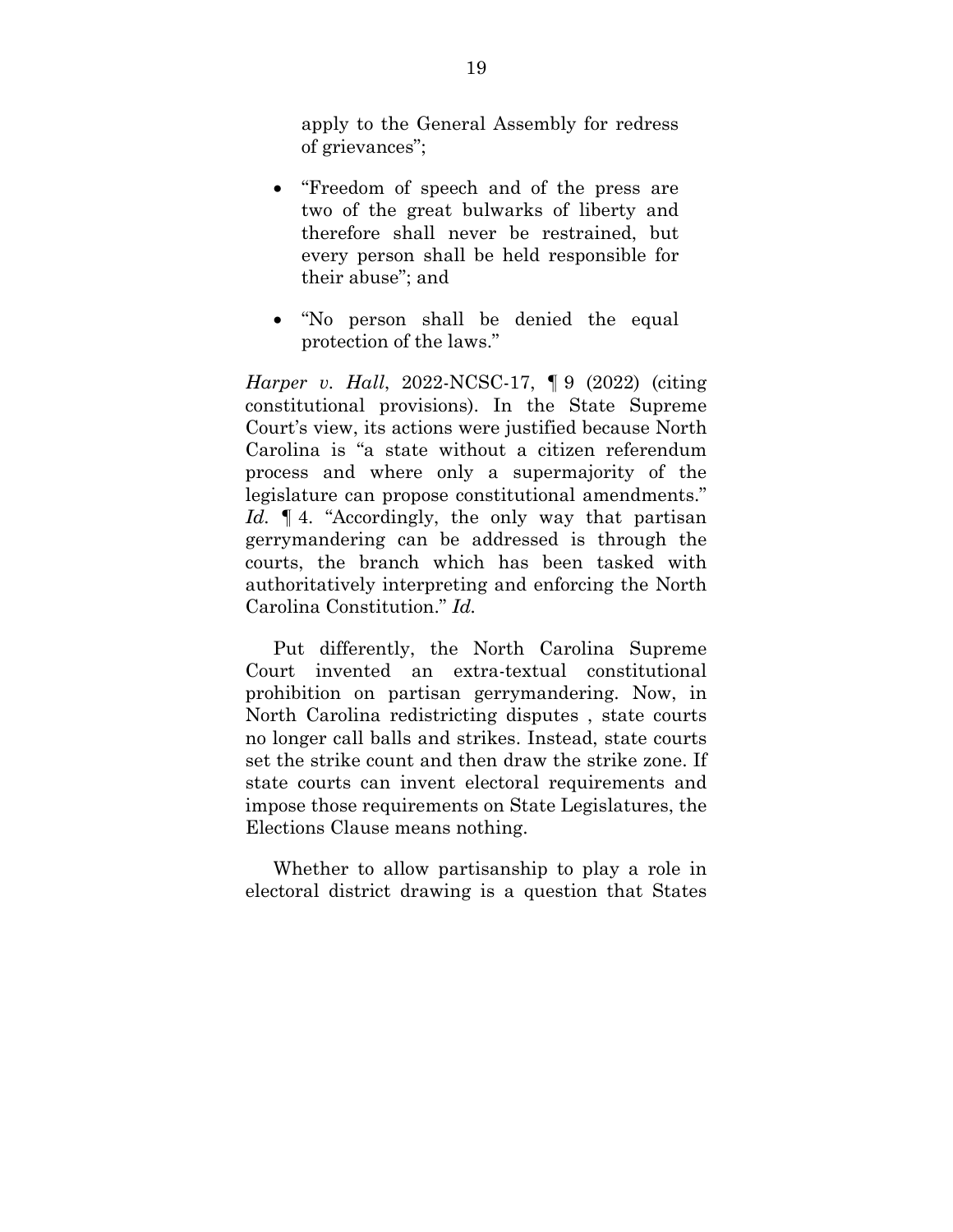have grappled with since the Nation's conception. *See Rucho*, 139 S. Ct. at 2494-95 (explaining the history of partisan gerrymandering). Some have banned it. *See, e.g.*, N.Y. CONST. art. III, § 4; COLO. CONST. art. V, §§ 44, 46; MICH. CONST. art. IV, § 6. The decision to prohibit it, though, should be made either by legislators accountable to their constituents or by the constituents themselves (*e.g.*, through a state constitutional referendum process).

The reason is obvious. Electoral politics is, in a word, political. The decision to prohibit partisan gerrymandering involves political tradeoffs, value judgments, and compromises. Difficult questions arise along the way: if some partisan consideration must occur in redistricting:

How much is too much? At what point does permissible partisanship become unconstitutional? If compliance with traditional districting criteria is the fairness touchstone, for example, how much deviation from those criteria is constitutionally acceptable and how should mapdrawers prioritize competing criteria? Should a court "reverse gerrymander" other parts of a State to counteract "natural" gerrymandering caused, for example, by the urban concentration of one party? If a districting plan protected half of the incumbents but redistricted the rest into head-to-head races, would that be constitutional?

*Rucho*, 139 S. Ct. at 2501.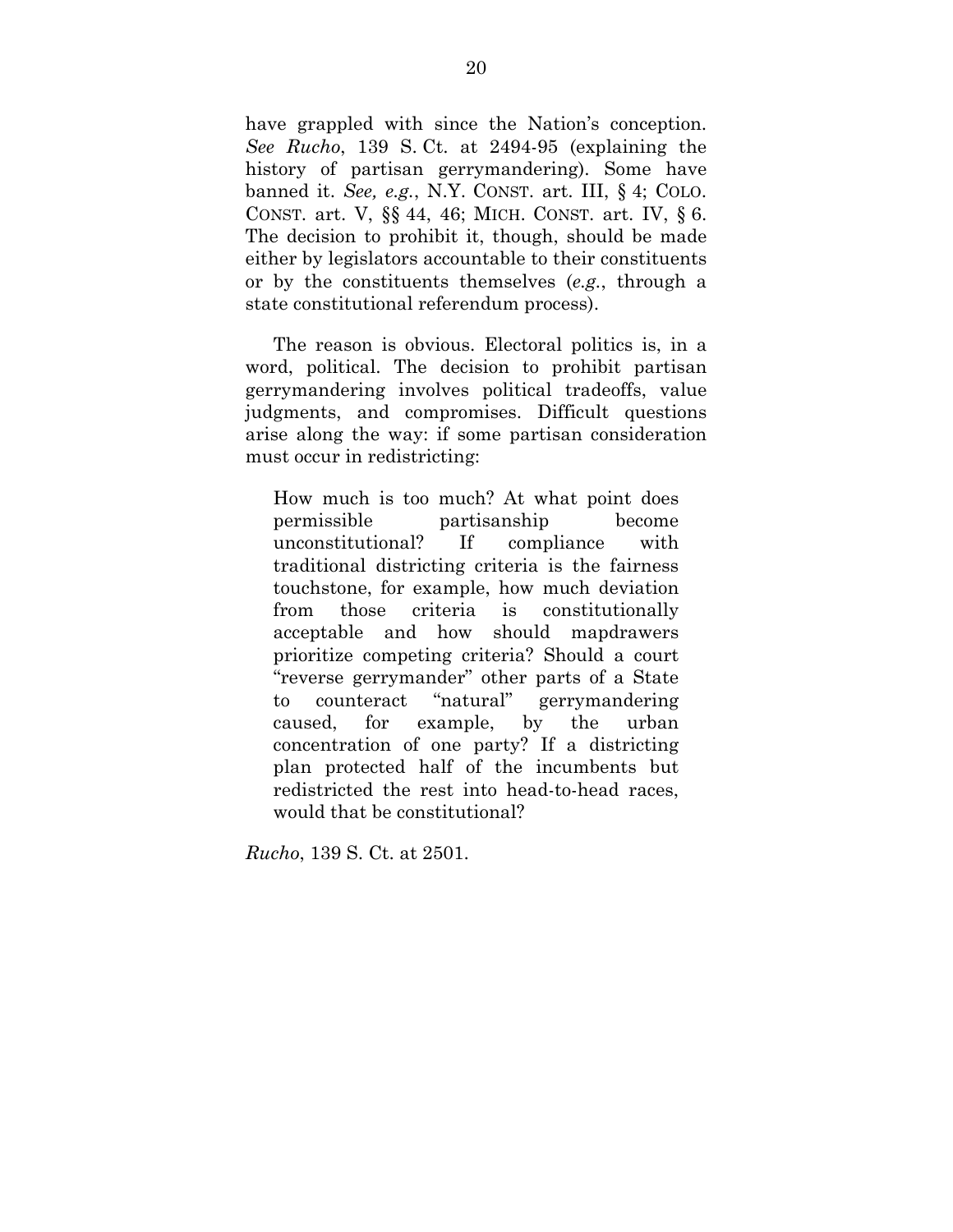None of these questions slowed down the North Carolina Supreme Court when, by a four-to-three margin, it fabricated a judge-made ban on partisan gerrymandering. The tradeoffs, value judgments, compromises, and political decisions inherent in crafting election regulation were not even an afterthought. This is why Article I, Section 4 exists to ensure that the power to "prescribe[]" (*i.e.*, create) election rules, including partisan-gerrymandering bans—is wielded by the politically accountable bodies. U.S. CONST. art. I, § 4, cl. 1.

# **B. The North Carolina Supreme Court empowered lower state courts to determine which analytical method best gauges partisan gerrymandering.**

Adding procedural insult to substantive injury, the North Carolina Supreme Court instructed the lower courts under its jurisdiction in how to administer its newly created cause of action. The answer? Social science. Specifically, the State Supreme Court lent its imprimatur to experts who use "various computer simulation programming techniques that allow [them] to produce a large number of nonpartisan districting plans that adhere to traditional districting criteria," and who then compare their maps to those produced by the North Carolina General Assembly. *Harper*, 2022-NCSC-17, ¶ 30; *see also id.* ¶ 163. In the State Supreme Court's view, this allows a "determin[ation]" as to "whether partisan goals motivated the legislature to deviate from these traditional districting criteria." *Id.*

This is not an exercise of judicial authority in any sense of the phrase. And yet, the North Carolina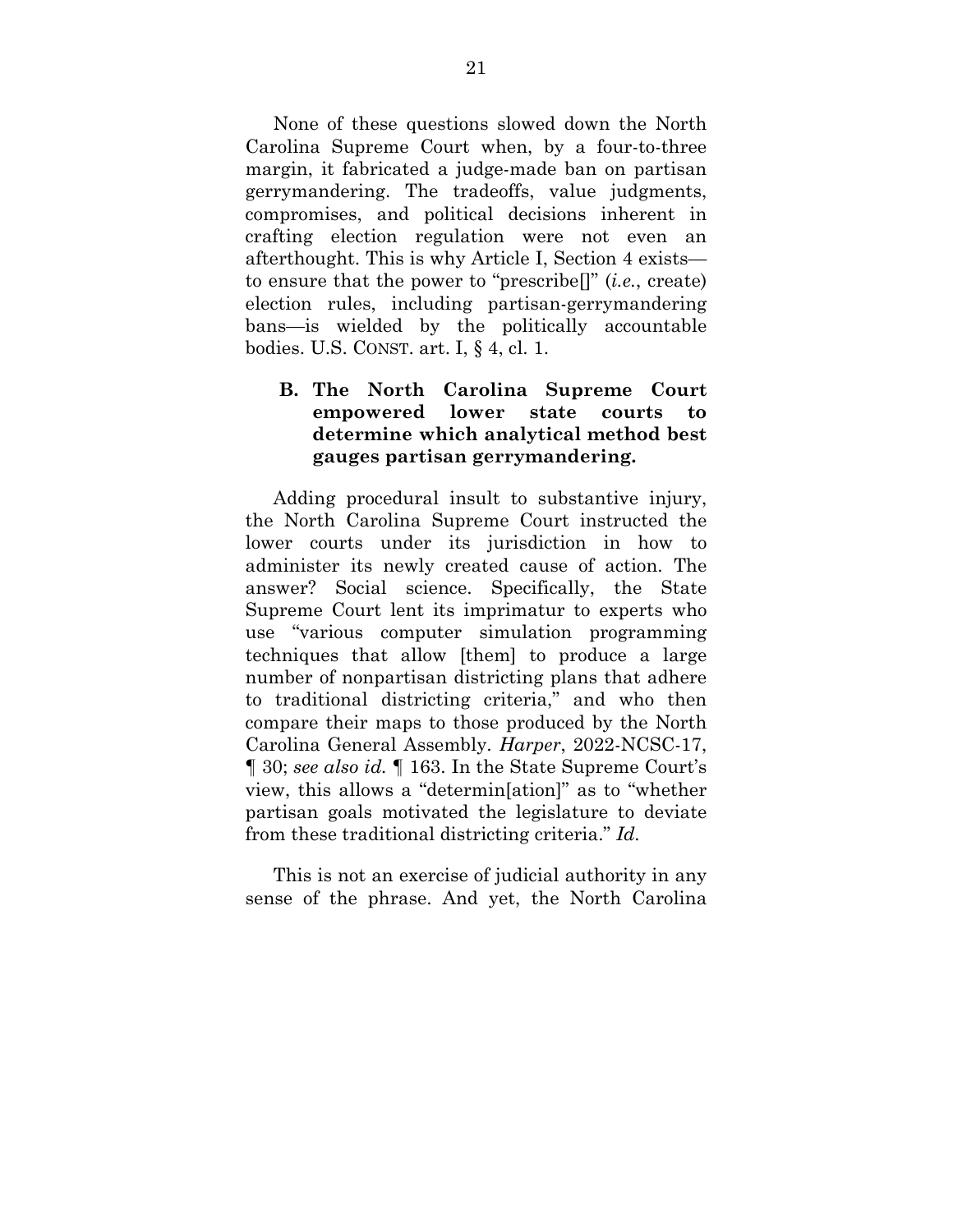Supreme Court has now wrested power away from the North Carolina General Assembly and given it to lower state courts and the political scientists that four of seven Justices found most persuasive. Just as the decision to prohibit political gerrymandering is one that sounds in public and political policy, so too is the decision to impose a preferred analytical approach to gauge partisan gerrymandering. By snatching both decisions from the North Carolina General Assembly, the North Carolina Supreme Court doubled its Article I, Section 4 infringement.

The separation of powers matters. The Elections Clause shows that the separation of powers matters even more when policy-laden questions of electoral regulation are at issue. Because the North Carolina Supreme Court trodded on the North Carolina General Assembly by creating a new partisan gerrymandering prohibition on its own, it violated the Elections Clause.

#### **CONCLUSION**

The North Carolina Supreme Court treated the Elections Clause as an afterthought. Yet the Elections Clause's clear language, its grounding in the structure of the Constitution, and this Court's precedent require that the Elections Clause be taken seriously.

To remedy the North Carolina Supreme Court's clear violation of the Elections Clause, this Court should grant certiorari and reverse the North Carolina Supreme Court's actions.